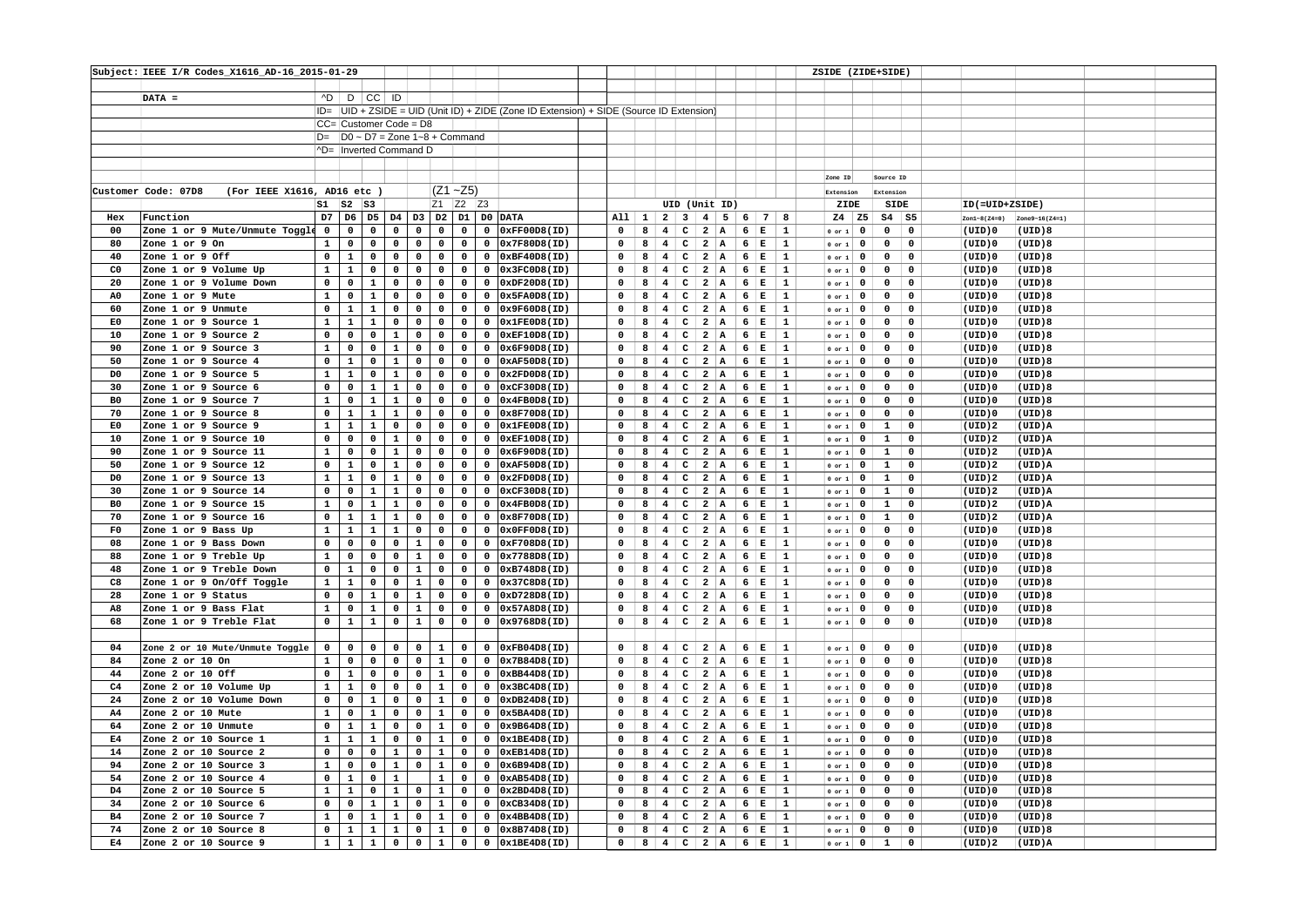| 14             | Zone 2 or 10 Source 10                             | 0              | $\mathbf{o}$   | $\mathbf{o}$   | $\mathbf{1}$   | $\mathbf 0$    | $\mathbf{1}$ | $\mathbf 0$  | $\mathbf 0$  | 0xEB14D8(ID)        | 0           | 8            | $\overline{\mathbf{4}}$ | $\mathbf c$                 | $\overline{\mathbf{2}}$ | A               | $6 \mid E$ | $\mathbf{1}$        | $0$ or $1$               |      | $\mathbf 0$<br>$\mathbf{1}$<br>0             | (UID)2         | (UID)A         |  |
|----------------|----------------------------------------------------|----------------|----------------|----------------|----------------|----------------|--------------|--------------|--------------|---------------------|-------------|--------------|-------------------------|-----------------------------|-------------------------|-----------------|------------|---------------------|--------------------------|------|----------------------------------------------|----------------|----------------|--|
| 94             | Zone 2 or 10 Source 11                             | $\mathbf{1}$   | $\mathbf 0$    | $\mathbf 0$    | $\mathbf{1}$   | $\mathbf{0}$   | $\mathbf{1}$ | $\mathbf 0$  | $\mathbf 0$  | 0x6B94D8(ID)        | $\Omega$    | 8            | $4 \quad$               | $\mathbf{C}$                | $\overline{\mathbf{2}}$ | A               | $6 \mid E$ | $\mathbf{1}$        | $0$ or $1$               |      | $\mathbf{0}$<br>$\mathbf{1}$<br>$\mathbf 0$  | (UID)2         | (UID)A         |  |
| 54             | Zone 2 or 10 Source 12                             | $\mathbf 0$    | $\mathbf{1}$   | $\mathbf 0$    | $\mathbf{1}$   |                | $\mathbf{1}$ | 0            | $\mathbf 0$  | 0xAB54D8(ID)        | $\mathbf 0$ | 8            | $\overline{4}$          | $\mathbf{C}$                | $\overline{\mathbf{2}}$ | A               | 6 E        | $\mathbf{1}$        | $0$ or $1$               |      | $\mathbf{0}$<br>$\mathbf{1}$<br>$\mathbf 0$  | (UID)2         | (UID)A         |  |
| D4             | Zone 2 or 10 Source 13                             | $\mathbf{1}$   | $\mathbf{1}$   | $\mathbf 0$    | $\mathbf{1}$   | $\overline{0}$ | $\mathbf{1}$ | $\mathbf{0}$ | $\mathbf{0}$ | 0x2BD4D8(ID)        | $\Omega$    | 8            |                         | $4$   C                     |                         | 2 A             | $6 \mid E$ | $\mathbf{1}$        | $0$ or $1$               |      | $\mathbf{1}$<br>$\mathbf{0}$<br>$\mathbf 0$  | (UID) 2        | (UID)A         |  |
| 34             | Zone 2 or 10 Source 14                             | $\mathbf 0$    | $\mathbf 0$    | $\mathbf{1}$   | $\mathbf{1}$   | $\mathbf 0$    | $\mathbf{1}$ | $\mathbf 0$  | $\mathbf 0$  | 0xCB34D8(ID)        | $\mathbf 0$ | 8            | 4                       | $\mathbf{C}$                | 2 A                     |                 | $6 \mid E$ | $\mathbf{1}$        | $0$ or $1$               |      | $\mathbf{0}$<br>$\mathbf{1}$<br>$\mathbf 0$  | (UID)2         | (UID)A         |  |
| B4             | Zone 2 or 10 Source 15                             | $\mathbf 1$    | $\mathbf 0$    | $\mathbf{1}$   | $\mathbf 1$    | $\mathbf 0$    | $\mathbf{1}$ | $\mathbf 0$  | $\mathbf 0$  | 0x4BB4D8(ID)        | $\mathbf 0$ | 8            | 4 <sup>1</sup>          | $\mathbf{C}$                | $2 \mid A$              |                 | $6 \mid E$ | $\mathbf{1}$        | $0$ or $1$               |      | $\mathbf{1}$<br>$\mathbf 0$<br>$\mathbf 0$   | (UID)2         | (UID)A         |  |
| 74             | Zone 2 or 10 Source 16                             | $\mathbf 0$    | $\mathbf{1}$   | $\mathbf{1}$   | $\mathbf{1}$   | 0              | $\mathbf{1}$ | 0            | $\mathbf 0$  | 0x8B74D8(ID)        | $\mathbf 0$ | 8            | $\overline{4}$          | c                           | $\overline{a}$          | İΑ              | $6 \mid E$ | 1                   | $0$ or $1$               |      | $\mathbf 0$<br>$\mathbf{1}$<br>$\mathbf 0$   | (UID)2         | (UID)A         |  |
| F4             | Zone 2 or 10 Bass Up                               | $\mathbf 1$    | $\mathbf 1$    | $\mathbf 1$    | $\mathbf 1$    | $\mathbf 0$    | $\mathbf{1}$ | $\mathbf 0$  | $\mathbf 0$  | 0x0BF4D8(ID)        | $\mathbf 0$ | 8            | 4 <sup>1</sup>          | $\mathbf{C}$                | $2 \mid A$              |                 | $6 \mid E$ | $\mathbf{1}$        | $0$ or $1$               |      | $\mathbf 0$<br>$\mathbf 0$<br>$\mathbf 0$    | $(UID)$ 0      | (UID)8         |  |
| 0C             | Zone 2 or 10 Bass Down                             | $\mathbf 0$    | $\mathbf 0$    | $\mathbf 0$    | $\mathbf 0$    | $\mathbf{1}$   | $\mathbf{1}$ | $\mathbf 0$  | $\mathbf 0$  | 0xF30CD8(ID)        | $\Omega$    | 8            | $\overline{4}$          | $\mathbf{C}$                | $\overline{\mathbf{2}}$ | A               | $6 \mid E$ | $\mathbf{1}$        | $0$ or $1$               |      | $\mathbf 0$<br>0<br>$\mathbf 0$              | (UID)0         | (UID)8         |  |
| 8C             | Zone 2 or 10 Treble Up                             | $\mathbf 1$    | $\mathbf 0$    | $\mathsf{o}\,$ | $\mathbf 0$    | $\mathbf{1}$   | $\mathbf{1}$ | $\mathbf 0$  | $\mathbf 0$  | 0x738CD8(ID)        | $\mathbf 0$ | 8            | 4                       | $\mathtt{C}$                | 2 A                     |                 | $6 \mid E$ | $\mathbf{1}$        | $0$ or $1$               |      | $\mathbf 0$<br>$\mathbf 0$<br>$\mathbf 0$    | (UID)0         | (UID)8         |  |
| 4 <sup>c</sup> | Zone 2 or 10 Treble Down                           | $\mathbf 0$    | $\mathbf{1}$   | $\mathbf 0$    | $\mathbf 0$    | $\mathbf{1}$   | $\mathbf{1}$ | 0            | $\mathbf 0$  | 0xB34CD8(ID)        | $\Omega$    | 8            | 4                       | $\mathbf c$                 | $\overline{a}$          | A               | $6 \mid E$ | $\mathbf{1}$        |                          |      | $\mathbf 0$<br>0<br>$\mathbf 0$              | (UID)0         | (UID)8         |  |
| cc             | Zone 2 or 10 On/Off Toggle                         | $\mathbf 1$    | $\mathbf 1$    | $\mathbf 0$    | $\mathbf 0$    | $\mathbf{1}$   | $\mathbf{1}$ |              |              | 0x33CCD8(ID)        | $\mathbf 0$ |              | 4 <sup>1</sup>          | $\mathbf{C}$                | $\overline{a}$          | A               | $6 \mid E$ |                     | $0$ or $1$               |      | $\mathbf 0$<br>$\mathsf{o}\,$                | $(UID)$ 0      | (UID)8         |  |
|                |                                                    |                |                |                |                |                |              | $\mathbf 0$  | $\mathbf 0$  |                     |             | 8            |                         |                             |                         |                 |            | 1                   | $0$ or $1$               |      | 0                                            |                |                |  |
| 2 <sub>C</sub> | Zone 2 or 10 Status                                | $\mathbf 0$    | $\mathbf 0$    | $\mathbf 1$    | 0              | $\mathbf{1}$   | $\mathbf{1}$ | $\mathbf 0$  | $\mathbf{0}$ | 0xD32CD8(ID)        | $\Omega$    | 8            | $\overline{4}$          | $\mathbf{C}$                | $2 \mid A$              |                 | $6 \mid E$ | $\mathbf{1}$        | $0$ or $1$               |      | $\mathbf 0$<br>0<br>$\mathbf 0$              | (UID)0         | (UID)8         |  |
| AC             | Zone 2 or 10 Bass Flat                             | $\mathbf{1}$   | $\mathbf 0$    | $\mathbf{1}$   | $\mathbf 0$    | $\mathbf{1}$   | $\mathbf{1}$ | $\mathbf 0$  | $\mathbf 0$  | 0x53ACD8(ID)        | $\mathbf 0$ | 8            | 4 <sub>1</sub>          | $\mathbf c$                 | 2 A                     |                 | 6 E        | $\mathbf{1}$        | $0$ or $1$               |      | 0<br>0<br>$\mathbf 0$                        | (UID)0         | (UID)8         |  |
| 6C             | Zone 2 or 10 Treble Flat                           | $\mathbf 0$    | $\mathbf 1$    | $\mathbf{1}$   | $\mathbf 0$    | $\mathbf{1}$   | $\mathbf{1}$ | $\mathbf 0$  | $\mathbf 0$  | 0x936CD8(ID)        | $\Omega$    | 8            | 4                       |                             | $C$ 2 A                 |                 | 6 E        | $\mathbf{1}$        | $0$ or $1$               |      | $\mathbf 0$<br>$\Omega$<br>$\mathbf 0$       | (UID)0         | (UID)8         |  |
|                |                                                    |                |                |                |                |                |              |              |              |                     |             |              |                         |                             |                         |                 |            |                     |                          |      |                                              |                |                |  |
|                |                                                    |                |                |                |                |                |              |              |              |                     |             |              |                         |                             |                         |                 |            |                     |                          |      |                                              |                |                |  |
|                |                                                    |                |                |                |                |                |              |              |              |                     |             |              |                         |                             |                         |                 |            |                     |                          |      |                                              |                |                |  |
|                |                                                    |                |                |                |                |                |              |              |              |                     |             |              |                         |                             |                         |                 |            |                     |                          |      |                                              |                |                |  |
|                | Subject: IEEE I/R Codes_X1616_AD-16_2015-01-29     |                |                |                |                |                |              |              |              |                     |             |              |                         |                             |                         |                 |            |                     |                          |      | ZSIDE (ZIDE+SIDE)                            |                |                |  |
|                |                                                    |                |                |                |                |                |              |              |              |                     |             |              |                         |                             |                         |                 |            |                     | Zone ID                  |      | Source ID                                    |                |                |  |
|                | (For IEEE X1616, AD16 etc )<br>Customer Code: 07D8 |                |                |                |                |                |              | $(Z1 - Z5)$  |              |                     |             |              |                         |                             |                         |                 |            |                     | Extension                |      | Extension                                    |                |                |  |
|                |                                                    | sı             | $ S2 $ $ S3 $  |                |                |                | Z1 Z2 Z3     |              |              |                     |             |              |                         | UID (Unit ID)               |                         |                 |            |                     |                          | ZIDE | SIDE                                         | ID(=UID+ZSIDE) |                |  |
| Hex            | Function                                           | D7             | D <sub>6</sub> | D <sub>5</sub> | D4             | D3             |              |              |              | D2 D1 D0 DATA       | A11         | $\mathbf{1}$ |                         | $2 \mid 3 \mid$             | $\overline{4}$          | $5 \t6 \t7$     |            | 8                   | $Z4$ $Z5$                |      | $S4$ $S5$                                    | Zon1~8(Z4=0)   | Zone9-16(Z4=1) |  |
| 02             | Zone 3 or 11 Mute/Unmute Toggle                    | $\mathbf 0$    | $\mathbf 0$    | $\mathbf 0$    | $\mathbf 0$    | $\mathbf 0$    | $\mathbf 0$  | $\mathbf{1}$ | $\mathbf 0$  | 0xFD02D8(ID)        | $\mathbf 0$ | 8            | $\overline{4}$          | $\mathtt{C}$                | $\overline{\mathbf{2}}$ | $\, {\bf A}$    | $6 \mid E$ | $\mathbf{1}$        | $0$ or $1$               |      | $\mathbf 0$<br>$\mathbf 0$<br>$\mathbf 0$    | (UID)0         | (UID)8         |  |
| 82             | Zone 3 or 11 On                                    | $\mathbf 1$    | $\mathbf 0$    | $\mathbf 0$    | $\mathbf 0$    | $\mathbf 0$    | $\mathbf 0$  | $\mathbf{1}$ | $\mathbf 0$  | 0x7D82D8(ID)        | $\mathbf 0$ | 8            | 4                       | $\mathtt{C}$                | $\overline{a}$          | A               | $6 \mid E$ | 1                   | $0$ or $1$               |      | $\mathbf 0$<br>$\mathbf 0$<br>0              | $(UID)$ 0      | (UID)8         |  |
| 42             | Zone 3 or 11 Off                                   | $\mathbf 0$    | $\mathbf 1$    | $\mathbf 0$    | $\mathbf 0$    | $\mathbf 0$    | $\mathbf 0$  | $\mathbf{1}$ | $\mathbf 0$  | 0xBD42D8(ID)        | $\Omega$    | 8            | $\overline{4}$          | c                           | $\overline{a}$          | A               | $6 \mid E$ | $\mathbf{1}$        | $0$ or $1$               |      | $\Omega$<br>$\mathbf 0$<br>0                 | (UID)0         | (UID)8         |  |
| C2             | Zone 3 or 11 Volume Up                             | $\mathbf{1}$   | $\mathbf{1}$   | $\mathbf 0$    | 0              | 0              | $\mathbf 0$  | $\mathbf{1}$ | $\mathbf 0$  | 0x3DC2D8(ID)        | $\mathbf 0$ | 8            | 4                       | $\mathbf{C}$                | 2 A                     |                 | $6 \mid E$ | $\mathbf{1}$        | $0$ or $1$               |      | $\mathbf 0$<br>$\mathbf 0$<br>$\mathbf 0$    | (UID)0         | (UID)8         |  |
| 22             | Zone 3 or 11 Volume Down                           | $\mathbf 0$    | $\mathbf 0$    | $\mathbf{1}$   | $\mathbf 0$    | $\mathbf 0$    | $\mathbf 0$  | $\mathbf{1}$ | $\mathbf 0$  | 0xDD22D8(ID)        | $\mathbf 0$ | 8            | $\overline{\mathbf{4}}$ | $\mathtt{C}$                | $\overline{a}$          | A               | $6 \mid E$ | 1                   | $0$ or $1$               |      | $\mathsf{o}\,$<br>$\mathbf 0$<br>$\mathbf 0$ | (UID)0         | (UID)8         |  |
| A2             | Zone 3 or 11 Mute                                  | $\mathbf 1$    | $\mathbf 0$    | $\mathbf 1$    | 0              | 0              | 0            | $\mathbf{1}$ | 0            | 0x5DA2D8(ID)        | $\mathbf 0$ | 8            | 4 <sup>1</sup>          | $\mathbf{C}$                | $\overline{\mathbf{2}}$ | A               | $6 \mid E$ | $\mathbf{1}$        | $0$ or $1$               |      | $\mathbf{0}$<br>0<br>$\mathbf 0$             | (UID)0         | (UID)8         |  |
| 62             | Zone 3 or 11 Unmute                                | $\mathsf{o}\,$ | $\mathbf{1}$   | $\mathbf{1}$   | $\mathbf 0$    | $\mathbf 0$    | $\mathbf 0$  | $\mathbf{1}$ | $\mathbf 0$  | 0x9D62D8(ID)        | $\mathbf 0$ | 8            | $4\overline{ }$         | $\mathtt{C}$                | $\overline{a}$          | A               | 6          | İΕ<br>$\mathbf{1}$  | $0$ or $1$               |      | $\mathbf 0$<br>0<br>$\mathbf 0$              | (UID)0         | (UID)8         |  |
| E2             | Zone 3 or 11 Source 1                              | $\mathbf 1$    | $\mathbf{1}$   | $\mathbf{1}$   | $\mathsf{o}\,$ | $\mathbf 0$    | $\mathbf 0$  | $\mathbf{1}$ | $\mathbf 0$  | 0x1DE2D8(ID)        | $\Omega$    | 8            | 4 <sup>1</sup>          | $\mathbf{C}$                | $\overline{a}$          | A               | 6          | E<br>1              |                          |      | $\mathbf 0$<br>0<br>$\mathbf 0$              | (UID)0         | (UID)8         |  |
| 12             | Zone 3 or 11 Source 2                              | $\mathbf 0$    | $\mathbf 0$    | $\mathbf 0$    | $\mathbf{1}$   | $\mathbf 0$    | $\mathbf{0}$ | $\mathbf{1}$ | $\mathbf 0$  | 0xED12D8(ID)        | $\mathbf 0$ | 8            | $\overline{4}$          | $\mathtt{C}$                | $\overline{a}$          | A               | $6 \mid E$ | 1                   | $0$ or $1$<br>$0$ or $1$ |      | $\mathbf 0$<br>0<br>$\mathbf 0$              | (UID)0         | (UID)8         |  |
| 92             |                                                    |                |                |                |                | 0              |              |              |              |                     | $\Omega$    | 8            |                         |                             |                         |                 |            | 1                   |                          |      | $\mathbf 0$                                  |                |                |  |
|                | Zone 3 or 11 Source 3                              | $\mathbf 1$    | $\mathbf 0$    | $\mathsf{o}\,$ | $\mathbf 1$    |                | 0            | $\mathbf{1}$ | 0            | 0x6D92D8(ID)        |             |              | $\overline{4}$          | c                           | $\overline{a}$          | A               | $6 \mid E$ |                     | $0$ or $1$               |      | $\mathsf{o}\,$<br>$\mathbf 0$                | (UID)0         | (UID)8         |  |
| 52             | Zone 3 or 11 Source 4                              | $\mathbf 0$    | $\mathbf 1$    | $\mathbf 0$    | $\mathbf{1}$   | $\mathbf 0$    | $\mathbf 0$  | $\mathbf{1}$ | $\mathbf 0$  | 0xAD52D8(ID)        | $\mathbf 0$ | 8            | 4                       | $\mathtt{C}$                | $\overline{a}$          | A               | $6 \mid E$ | $\mathbf{1}$        | $0$ or $1$               |      | $\mathsf{o}\,$<br>$\mathbf 0$<br>$\mathbf 0$ | (UID)0         | (UID)8         |  |
| D <sub>2</sub> | Zone 3 or 11 Source 5                              | $\mathbf 1$    | $\mathbf 1$    | $\mathsf{o}\,$ | $\mathbf 1$    | 0              | $\mathbf 0$  | $\mathbf 1$  | 0            | 0x2DD2D8(ID)        | $\Omega$    | 8            | 4 <sub>1</sub>          | $\mathbf{C}$                | $\overline{a}$          | ${\bf A}$       | 6          | E<br>$\mathbf{1}$   | or 1                     |      | $\mathbf 0$<br>0<br>$\mathbf 0$              | (UID)0         | (UID)8         |  |
| 32             | Zone 3 or 11 Source 6                              | 0              | 0              | $\mathbf{1}$   | $\mathbf{1}$   | 0              | $\mathbf 0$  | $\mathbf{1}$ | $\mathbf 0$  | 0xCD32D8(ID)        | 0           | 8            | 4                       | c                           | $\overline{a}$          | $\mathbf{A}$    | $6 \mid E$ | 1                   | $0$ or $1$               |      | $\mathbf 0$<br>0<br>$\mathbf 0$              | (UID)0         | (UID)8         |  |
| B2             | Zone 3 or 11 Source 7                              | $\mathbf 1$    | $\mathbf 0$    | $\mathbf 1$    | $\mathbf 1$    | 0              | 0            | $\mathbf 1$  | 0            | 0x4DB2D8(ID)        | 0           | 8            | $\overline{4}$          | c                           | $\overline{a}$          | A               | 6          | ļЕ.<br>$\mathbf{1}$ | $0$ or $1$               |      | $\mathsf{o}\,$<br>$\mathbf 0$<br>$\mathbf 0$ | (UID)0         | (UID)8         |  |
| 72             | Zone 3 or 11 Source 8                              | $\mathbf 0$    | 1              | $\mathbf{1}$   | $\mathbf{1}$   | 0              | $\mathbf 0$  | $\mathbf{1}$ | $\mathbf 0$  | 0x8D72D8(ID)        | $\mathbf 0$ | 8            | 4                       | $\mathbf c$                 | $\overline{a}$          | A               | $6 \mid E$ | $\mathbf{1}$        | $0$ or $1$               |      | $\mathbf 0$<br>$\mathbf 0$<br>$\mathbf 0$    | (UID)0         | (UID)8         |  |
| E2             | Zone 3 or 11 Source 9                              | $\mathbf 1$    | $\mathbf 1$    | $\mathbf{1}$   | $\mathbf 0$    | $\mathbf 0$    | $\mathbf 0$  | $\mathbf{1}$ | $\mathbf 0$  | 0x1DE2D8(ID)        | 0           | 8            | 4 <sup>1</sup>          | $\mathbf{C}$                | $\overline{\mathbf{2}}$ | A               | $6 \mid E$ | $\mathbf{1}$        | $\circ$ or $1$           |      | $\mathbf{1}$<br>$\mathbf{0}$<br>0            | (UID)2         | (UID)A         |  |
| 12             | Zone 3 or 11 Source 10                             | $\mathbf 0$    | $\mathbf 0$    | $\mathbf 0$    | $\mathbf{1}$   | $\mathbf 0$    | $\mathbf 0$  | $\mathbf{1}$ | $\mathbf 0$  | $0$ xED $12D8$ (ID) | $\Omega$    | 8            | $\overline{4}$          | $\mathbf c$                 | $\overline{a}$          | A               | $6 \mid E$ | $\mathbf{1}$        | $0$ or $1$               |      | $\mathbf 0$<br>$\mathbf{1}$<br>$\mathbf 0$   | (UID)2         | (UID)A         |  |
| 92             | Zone 3 or 11 Source 11                             | $\mathbf 1$    | $\mathbf 0$    | $\mathbf 0$    | $\mathbf 1$    | $\mathbf 0$    | $\mathbf 0$  | $\mathbf 1$  | $\mathbf 0$  | 0x6D92D8(ID)        | 0           | 8            | $\overline{4}$          | c                           | $\overline{a}$          | A               | $6 \mid E$ | 1                   | $0$ or $1$               |      | $\mathbf 0$<br>$\mathbf 1$<br>0              | (UID)2         | (UID)A         |  |
| 52             | Zone 3 or 11 Source 12                             | $\mathbf 0$    | $\mathbf{1}$   | $\mathbf 0$    | $\mathbf{1}$   | $\mathbf 0$    | $\mathbf 0$  | $\mathbf{1}$ | $\mathbf 0$  | 0xAD52D8(ID)        | 0           | 8            | 4                       | $\mathbf c$                 | $\overline{\mathbf{2}}$ | A               | $6 \mid E$ | $\mathbf{1}$        | $0$ or $1$               |      | $\mathbf{1}$<br>$\mathbf 0$<br>$\mathbf 0$   | (UID)2         | (UID)A         |  |
| D2             | Zone 3 or 11 Source 13                             | $\mathbf 1$    | $\mathbf 1$    | $\mathbf 0$    | $\mathbf 1$    | $\mathbf 0$    | $\mathbf 0$  | $\mathbf 1$  | $\mathbf 0$  | 0x2DD2D8(ID)        | $\mathbf 0$ | 8            | $\overline{4}$          | $\mathtt{C}$                | $\overline{a}$          | $\overline{A}$  | 6          | E<br>1              | or 1                     |      | $\mathbf 1$<br>$\mathbf 0$<br>0              | (UID)2         | $(UID)$ A      |  |
| 32             | Zone 3 or 11 Source 14                             | $\mathbf 0$    | $\mathsf{o}\,$ | $\mathbf{1}$   | $\mathbf{1}$   | $\mathbf 0$    | $\mathbf 0$  | $\mathbf{1}$ | $\mathbf 0$  | 0xCD32D8(ID)        | $\Omega$    | 8            | $\overline{4}$          | $\mathtt{C}$                | $2 \mid A$              |                 | $6 \mid E$ | $\mathbf{1}$        | $0$ or $1$               |      | $\mathbf{1}$<br>$\mathbf 0$<br>$\mathbf 0$   | (UID) 2        | (UID)A         |  |
| B2             | Zone 3 or 11 Source 15                             | $\mathbf{1}$   | $\mathbf 0$    | $\mathbf{1}$   | $\mathbf{1}$   | $\mathbf 0$    | $\mathbf 0$  | $\mathbf{1}$ | $\mathbf 0$  | 0x4DB2D8(ID)        | $\mathbf 0$ | 8            | $\overline{4}$          | $\mathbf c$                 | $\overline{a}$          | İΑ              | $6 \mid E$ | 1                   | $0$ or $1$               |      | $\mathbf 1$<br>$\mathbf 0$<br>0              | (UID)2         | (UID)A         |  |
| 72             | Zone 3 or 11 Source 16                             | $\mathbf 0$    | $\mathbf{1}$   | $\mathbf{1}$   | $\mathbf{1}$   | $\mathbf 0$    | $\mathbf 0$  | $\mathbf{1}$ | $\mathbf{0}$ | 0x8D72D8(ID)        | $\Omega$    | 8            | 4                       | $\mathbf{C}$                | $\overline{a}$          | A               | $6 \mid E$ | 1                   | $0$ or $1$               |      | $\mathbf{1}$<br>$\mathbf 0$<br>$\mathbf 0$   | (UID)2         | $(UID)$ A      |  |
| F2             | Zone 3 or 11 Bass Up                               | $\mathbf{1}$   | $\mathbf{1}$   | $\mathbf{1}$   | $\mathbf{1}$   | 0              | $\mathbf 0$  | $\mathbf{1}$ | $\mathbf 0$  | 0x0DF2D8(ID)        | $\mathbf 0$ | 8            | $\overline{4}$          | c                           | $\overline{a}$          | A               | 6          | E<br>1              | $0$ or $1$               |      | $\mathbf 0$<br>$\mathbf 0$<br>$\mathbf 0$    | (UID)0         | (UID)8         |  |
| 0A             | Zone 3 or 11 Bass Down                             | $\mathbf 0$    | $\mathbf 0$    | $\mathbf 0$    | $\mathbf 0$    | $\mathbf{1}$   | $\mathbf 0$  | $\mathbf{1}$ | $\mathbf 0$  | 0xF50AD8(ID)        | $\Omega$    | 8            | $\overline{\mathbf{4}}$ | $\mathbf{C}$                | $\overline{a}$          | A               | $6 \mid E$ | $\mathbf{1}$        | $0$ or $1$               |      | $\mathsf{o}\,$<br>$\mathbf 0$<br>$\mathbf 0$ | $(UID)$ 0      | (UID)8         |  |
| <b>8A</b>      | Zone 3 or 11 Treble Up                             | $\mathbf{1}$   | $\mathbf 0$    | $\mathbf 0$    | $\mathbf 0$    | $\mathbf{1}$   | $\mathbf{0}$ | $\mathbf{1}$ | $\mathbf 0$  | 0x758AD8(ID)        | $\Omega$    | 8            | $\overline{4}$          | c                           | $\overline{\mathbf{2}}$ | A               | $6 \mid E$ | $\mathbf{1}$        | $0$ or $1$               |      | $\mathbf 0$<br>0<br>$\mathbf 0$              | (UID)0         | (UID)8         |  |
| 4A             | Zone 3 or 11 Treble Down                           | $\mathbf 0$    | $\mathbf 1$    | $\mathbf 0$    | $\mathbf 0$    | $\mathbf{1}$   | $\mathbf 0$  | $\mathbf{1}$ | $\mathbf 0$  | 0xB54AD8(ID)        | $\mathbf 0$ | 8            | $\overline{4}$          | $\mathbf{C}$                | $\overline{a}$          | A               | $6 \mid E$ | $\mathbf{1}$        | $0$ or $1$               |      | $\mathbf 0$<br>$\mathbf 0$<br>$\mathbf 0$    | $(UID)$ 0      | (UID)8         |  |
| CA             | Zone 3 or 11 On/Off Toggle                         | $\mathbf{1}$   | $\mathbf{1}$   | $\mathbf 0$    | $\mathbf 0$    | $\mathbf{1}$   | $\mathbf 0$  | $\mathbf{1}$ | 0            | 0x35CAD8(ID)        | $\mathbf 0$ | 8            | $\overline{4}$          | $\mathbf{C}$                | $\overline{\mathbf{2}}$ | A               | $6 \mid E$ | $\mathbf{1}$        | $0$ or $1$               |      | $\mathbf 0$<br>0<br>$\mathbf 0$              | (UID)0         | (UID)8         |  |
| 2A             | Zone 3 or 11 Status                                | $\mathbf 0$    | $\mathbf 0$    | $\mathbf{1}$   | $\mathbf 0$    | $\mathbf{1}$   | $\mathbf 0$  | $\mathbf{1}$ | $\mathbf 0$  | 0xD52AD8(ID)        | $\Omega$    | 8            | 4 <sup>1</sup>          | $\mathbf{C}$                | $2 \mid A$              |                 | $6 \mid E$ | $\mathbf{1}$        | $0$ or $1$               |      | $\mathbf 0$<br>$\mathbf 0$<br>$\mathbf 0$    | $(UID)$ 0      | (UID)8         |  |
| AA             | Zone 3 or 11 Bass Flat                             | $\mathbf{1}$   | $\mathbf 0$    | $\mathbf{1}$   | $\mathbf 0$    | $\mathbf{1}$   | 0            | $\mathbf{1}$ | $\mathbf 0$  | 0x55AAD8(ID)        | $\Omega$    | 8            | $\overline{4}$          | $\mathbf{C}$                | $\overline{\mathbf{2}}$ | A               | $6 \mid E$ | $\mathbf{1}$        | 0 or 1                   |      | 0<br>0<br>$\mathbf 0$                        | (UID)0         | (UID)8         |  |
| 6A             | Zone 3 or 11 Treble Flat                           | $\mathbf 0$    | $\mathbf{1}$   | $\mathbf{1}$   | $\mathbf 0$    | $\mathbf{1}$   | $\mathbf 0$  | $\mathbf{1}$ | $\mathbf 0$  | 0x956AD8(ID)        | $\mathbf 0$ | 8            | 4 <sub>1</sub>          | $\mathbf{C}$                | $2 \mid A$              |                 | $6 \mid E$ | $\mathbf{1}$        | $0$ or $1$               |      | $\mathbf 0$<br>$\mathbf 0$<br>0              | $(UID)$ 0      | (UID)8         |  |
|                |                                                    |                |                |                |                |                |              |              |              |                     |             |              |                         |                             |                         |                 |            |                     |                          |      |                                              |                |                |  |
| 06             | Zone 4 or 12 Mute/Unmute Toggle                    | $\mathbf 0$    | $\mathbf 0$    | $\mathbf 0$    | $\mathbf 0$    | $\mathbf 0$    | $\mathbf{1}$ | $\mathbf{1}$ | $\mathbf{0}$ | 0xF906D8(ID)        | $^{\circ}$  | 8            |                         | $4 \, \mathrm{C}$           | $2 \mid A$              |                 |            | $\mathbf{1}$        |                          |      | $\mathbf 0$<br>$\mathbf 0$                   | $(UID)$ 0      | (UID)8         |  |
|                |                                                    |                |                |                |                |                |              |              |              |                     | $\Omega$    |              |                         |                             |                         |                 | 6 E        |                     | $0$ or $1$               |      | $\mathbf 0$                                  |                | (UID)8         |  |
| 86             | Zone 4 or 12 On                                    | $\mathbf{1}$   | $\mathbf 0$    | $\mathbf 0$    | $\mathbf 0$    | $\mathbf 0$    | $\mathbf{1}$ | $\mathbf{1}$ | $\mathbf 0$  | 0x7986D8(ID)        |             | 8            | $\overline{4}$<br>4     | $\mathbf c$<br>$\mathbf{C}$ | 2 A                     | 2 A             | $6 \mid E$ | $\mathbf{1}$        | $0$ or $1$               |      | $\mathsf{o}\,$<br>0<br>$\mathbf 0$           | $(UID)$ 0      |                |  |
| 46             | Zone 4 or 12 Off                                   | $\mathbf 0$    | $\mathbf{1}$   | $\mathbf 0$    | $\mathbf 0$    | $\mathbf 0$    | $\mathbf{1}$ | $\mathbf{1}$ | $\mathbf 0$  | 0xB946D8(ID)        | 0           | 8            |                         |                             |                         |                 | $6 \mid E$ | $\mathbf{1}$        | $0$ or $1$               |      | $\mathbf 0$<br>0<br>$\mathbf 0$              | (UID)0         | (UID)8         |  |
| C6             | Zone 4 or 12 Volume Up                             | $\mathbf{1}$   | $\mathbf{1}$   | $\mathbf 0$    | $\mathbf 0$    | $\mathbf{0}$   | $\mathbf{1}$ | $\mathbf{1}$ | $\mathbf 0$  | 0x39C6D8(ID)        | $\mathbf 0$ |              |                         |                             |                         | $8$ 4 C 2 A 6 E |            | $\vert$ 1           | $0$ or $1$               |      | $\mathbf 0$<br>$\mathbf 0$<br>$\mathbf{0}$   | (UID)0         | (UID)8         |  |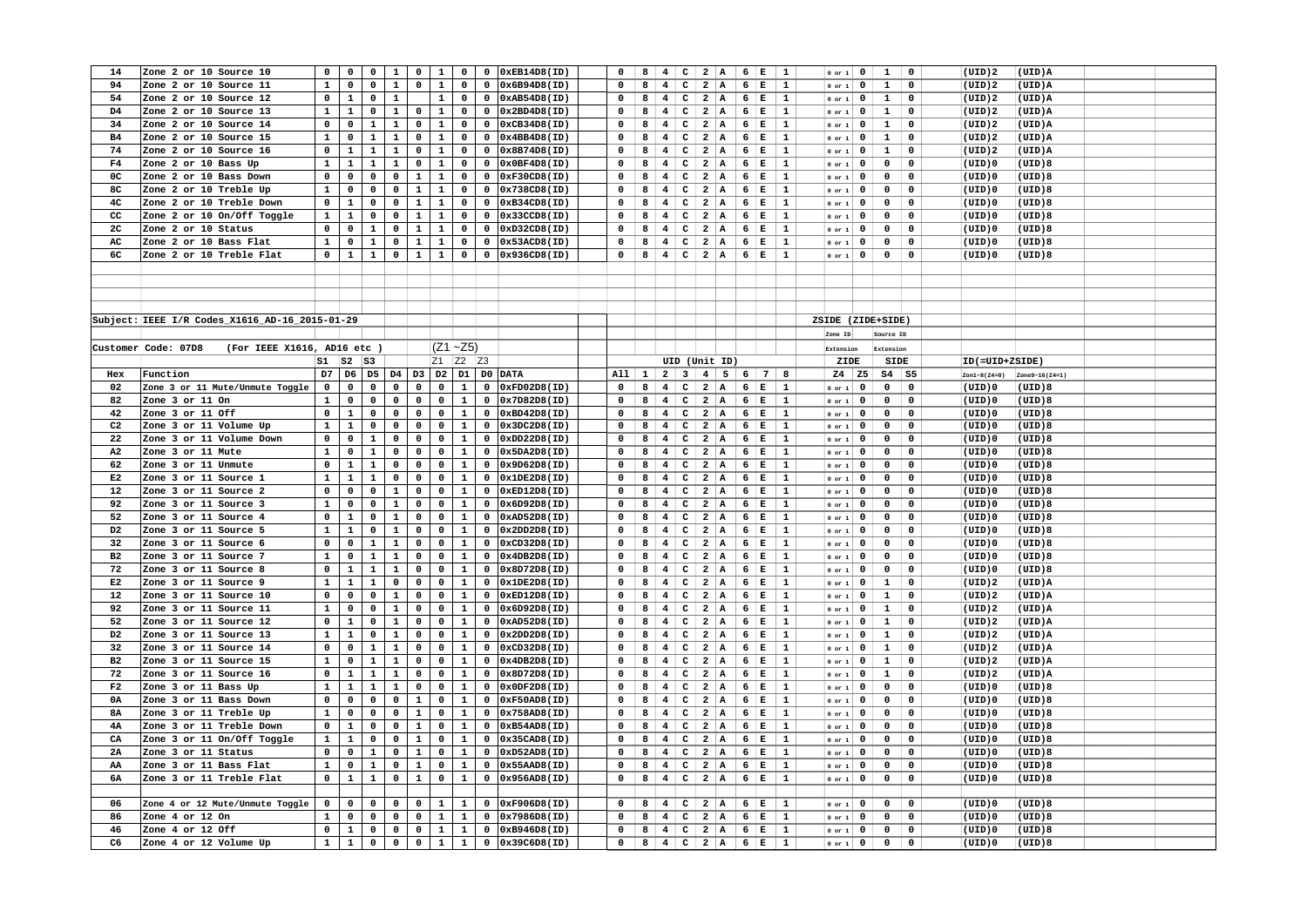| 26        | Zone 4 or 12 Volume Down                           | $\mathbf 0$                 | $\mathbf 0$    | $\mathbf{1}$                 | $\mathbf 0$  | $\mathbf{0}$      | $\mathbf{1}$ | $\mathbf{1}$   |              | $0$ $0xD926D8(ID)$ | $\mathbf 0$  | 8            | 4                       | $\mathbf{C}$            | 2 A                     |                | $6 \mid E$               | $\mathbf{1}$                | $0$ or $1$ | $\mathbf{0}$ | $\mathbf{o}$<br>$\mathbf 0$   | (UID)0           | (UID)8         |  |
|-----------|----------------------------------------------------|-----------------------------|----------------|------------------------------|--------------|-------------------|--------------|----------------|--------------|--------------------|--------------|--------------|-------------------------|-------------------------|-------------------------|----------------|--------------------------|-----------------------------|------------|--------------|-------------------------------|------------------|----------------|--|
| A6        | Zone 4 or 12 Mute                                  | $\mathbf{1}$                | $\mathbf 0$    | $\mathbf{1}$                 | $\mathbf 0$  | $\mathbf 0$       | $\mathbf{1}$ | $\mathbf{1}$   | $\mathbf 0$  | 0x59A6D8(ID)       | $\mathbf 0$  | 8            | 4 <sup>1</sup>          | $\mathbf{C}$            | $\overline{\mathbf{2}}$ | A              | $6 \mid E$               | 1                           | $0$ or $1$ | $\mathbf 0$  | $\mathbf 0$<br>$\mathbf 0$    | (UID)0           | (UID)8         |  |
| 66        | Zone 4 or 12 Unmute                                | $\mathbf 0$                 | $\mathbf{1}$   | $\mathbf{1}$                 | $\mathbf 0$  | $\mathbf 0$       | $\mathbf{1}$ | $\mathbf{1}$   | $\mathbf 0$  | 0x9966D8(ID)       | $\mathbf 0$  | 8            | $\overline{4}$          | $\mathtt{C}$            | $\overline{a}$          | $\overline{A}$ | $6 \mid E$               | $\mathbf{1}$                | $0$ or $1$ | $\mathbf 0$  | $\mathbf 0$<br>$\mathbf 0$    | (UID)0           | (UID)8         |  |
| E6        | Zone 4 or 12 Source 1                              | $\mathbf{1}$                | $\mathbf{1}$   | $\mathbf{1}$                 | $\mathbf 0$  | $\mathbf 0$       | $\mathbf{1}$ | $\mathbf{1}$   | $\mathbf 0$  | 0x19E6D8(ID)       | $\Omega$     | 8            | $4 \, \mathrm{C}$       |                         | 2 A                     |                | 6 E                      | $\mathbf{1}$                | $0$ or $1$ | $\mathbf 0$  | $\mathbf 0$<br>$\mathbf 0$    | (UID)0           | (UID)8         |  |
| 16        | Zone 4 or 12 Source 2                              | $\mathbf 0$                 | $\mathsf{o}\,$ | $\mathsf{o}\,$               | $\mathbf{1}$ | $\mathbf 0$       | $\mathbf{1}$ | $\mathbf{1}$   | $\mathbf 0$  | 0xE916D8(ID)       | $\Omega$     | 8            | $\overline{4}$          | $\mathbf{C}$            | $\overline{a}$          | A.             | $6 \mid E$               | $\mathbf{1}$                | $0$ or $1$ | $\mathbf 0$  | $\mathsf{o}\,$<br>$\mathbf 0$ | (UID)0           | (UID)8         |  |
| 96        | Zone 4 or 12 Source 3                              | $\mathbf 1$                 | $\mathbf 0$    | $\mathbf 0$                  | $\mathbf{1}$ | 0                 | $\mathbf{1}$ | $\mathbf{1}$   | 0            | 0x6996D8(ID)       | $\mathbf 0$  | 8            | 4 <sup>1</sup>          | $\mathbf{C}$            | $\overline{\mathbf{2}}$ | A              | $6 \mid E$               | $\mathbf{1}$                | $0$ or $1$ | $\mathbf 0$  | $\mathsf{o}\,$<br>$\mathbf 0$ | (UID)0           | (UID)8         |  |
| 56        | Zone 4 or 12 Source 4                              | $\mathbf 0$                 | $\mathbf{1}$   | $\mathbf 0$                  | $\mathbf{1}$ | $\mathbf 0$       | $\mathbf{1}$ | $\mathbf{1}$   | $\mathbf 0$  | 0xA956D8(ID)       | $\mathbf 0$  | 8            | 4                       | $\mathbf{C}$            | $\overline{a}$          | A              | 6                        | İΕ<br>$\mathbf{1}$          | $0$ or $1$ | $\mathbf 0$  | $\mathbf 0$<br>$\mathbf 0$    | (UID)0           | (UID)8         |  |
| D6        | Zone 4 or 12 Source 5                              | $\mathbf 1$                 | $\mathbf 1$    | $\mathbf 0$                  | $\mathbf 1$  | $\mathbf 0$       | $\mathbf{1}$ | $\mathbf{1}$   | $\mathbf 0$  | 0x29D6D8(ID)       | $\Omega$     | 8            | 4                       | $\mathtt{C}$            | $\overline{a}$          | $\overline{A}$ | 6                        | $\mathbf E$<br>$\mathbf{1}$ | $0$ or $1$ | $\mathbf 0$  | 0<br>$\mathbf 0$              | (UID)0           | (UID)8         |  |
| 36        | Zone 4 or 12 Source 6                              | $\mathbf 0$                 | $\mathbf 0$    | $\mathbf{1}$                 | $\mathbf{1}$ | $\mathbf 0$       | $\mathbf{1}$ | $\mathbf{1}$   | $\mathbf 0$  | 0xC936D8(ID)       | $\mathbf 0$  | 8            | 4                       | $\mathbf c$             | $\overline{\mathbf{2}}$ | A              | $6 \mid E$               | 1                           | $0$ or $1$ | $\mathbf 0$  | $\mathbf 0$<br>$\mathbf 0$    | (UID)0           | (UID)8         |  |
| <b>B6</b> | Zone 4 or 12 Source 7                              | $\mathbf 1$                 | $\mathbf 0$    | $\mathbf 1$                  | $\mathbf 1$  | 0                 | $\mathbf{1}$ | $\mathbf{1}$   | 0            | 0x49B6D8(ID)       | $\Omega$     | 8            | $\overline{4}$          | $\mathtt{C}$            | $\overline{a}$          | A              | 6 E                      | $\mathbf{1}$                | $0$ or $1$ | $\mathbf 0$  | $\mathsf{o}\,$<br>$\mathbf 0$ | (UID)0           | (UID)8         |  |
| 76        | Zone 4 or 12 Source 8                              | $\mathbf 0$                 | $\mathbf{1}$   | $\mathbf{1}$                 | $\mathbf{1}$ | 0                 | $\mathbf{1}$ | $\mathbf{1}$   | $\mathbf 0$  | 0x8976D8(ID)       | $\mathbf 0$  | 8            | 4                       | $\mathbf c$             | $\overline{a}$          | A              | $6 \mid E$               | $\mathbf{1}$                | $0$ or $1$ | $\mathbf 0$  | $\mathbf 0$<br>$\mathbf 0$    | (UID)0           | (UID)8         |  |
| E6        | Zone 4 or 12 Source 9                              | $\mathbf 1$                 | $\mathbf 1$    | $\mathbf{1}$                 | $\mathbf 0$  | $\mathbf 0$       | $\mathbf{1}$ | $\mathbf{1}$   | 0            | 0x19E6D8(ID)       | 0            | 8            | $\overline{4}$          | c                       | $\overline{a}$          | A              | 6                        | įЕ<br>$\mathbf{1}$          | or 1       | $\mathbf{0}$ | $\mathbf{1}$<br>$\mathbf 0$   | (UID)2           | (UID)A         |  |
| 16        | Zone 4 or 12 Source 10                             | $\mathbf 0$                 | $\mathbf 0$    | $\mathbf 0$                  | $\mathbf{1}$ | $\mathbf 0$       | $\mathbf{1}$ | $\mathbf{1}$   | 0            | 0xE916D8(ID)       | $\Omega$     | 8            | $\overline{4}$          | $\mathtt{C}$            | $\overline{a}$          | A              | $6 \mid E$               | $\mathbf{1}$                |            | $\mathbf 0$  | $\mathbf 1$<br>$\mathbf 0$    |                  | (UID)A         |  |
| 96        | Zone 4 or 12 Source 11                             | $\mathbf 1$                 | $\mathbf 0$    | $\mathbf 0$                  | $\mathbf 1$  | $\mathbf 0$       | $\mathbf{1}$ | $\mathbf 1$    | 0            | 0x6996D8(ID)       | 0            | 8            | $\overline{4}$          |                         | $\overline{a}$          | $\mathbf{A}$   |                          | $\mathbf{1}$                | $0$ or $1$ | $\mathbf 0$  | $\mathbf 1$<br>$\mathbf 0$    | (UID)2<br>(UID)2 | (UID)A         |  |
|           |                                                    |                             |                | $\mathbf 0$                  | $\mathbf{1}$ | $\mathbf 0$       | $\mathbf{1}$ | $\mathbf{1}$   |              |                    |              |              |                         | c                       |                         |                | $6 \mid E$<br>$6 \mid E$ |                             | $0$ or $1$ |              | $\mathbf 1$<br>$\mathbf 0$    |                  |                |  |
| 56        | Zone 4 or 12 Source 12                             | $\mathbf 0$                 | $\mathbf{1}$   |                              |              |                   |              |                | $\mathbf 0$  | 0xA956D8(ID)       | $\mathbf 0$  | 8            | 4                       | $\mathtt{C}$            | $\overline{a}$          | A              |                          | $\mathbf{1}$                | $0$ or $1$ | $\mathbf 0$  |                               | (UID)2           | (UID)A         |  |
| D6        | Zone 4 or 12 Source 13                             | $\mathbf 1$                 | $\mathbf 1$    | $\mathbf 0$                  | $\mathbf 1$  | $\mathbf 0$       | $\mathbf{1}$ | $\mathbf{1}$   | $\mathbf 0$  | 0x29D6D8(ID)       | $\mathbf 0$  | 8            | $\overline{\mathbf{4}}$ | $\mathbf{C}$            | $\overline{a}$          | A              | 6                        | ļЕ.<br>$\mathbf{1}$         | $0$ or $1$ | $\mathbf 0$  | $\mathbf 1$<br>$\mathbf 0$    | (UID)2           | (UID)A         |  |
| 36        | Zone 4 or 12 Source 14                             | $\mathbf 0$                 | $\mathbf 0$    | $\mathbf{1}$                 | $\mathbf{1}$ | $\mathbf 0$       | $\mathbf{1}$ | $\mathbf{1}$   | $\mathbf 0$  | 0xC936D8(ID)       | $\Omega$     | 8            | $\overline{4}$          | c                       | $\overline{a}$          | A              | $6 \mid E$               | $\mathbf{1}$                | $0$ or $1$ | $\mathbf 0$  | $\mathbf{1}$<br>$\mathbf 0$   | (UID)2           | (UID)A         |  |
| B6        | Zone 4 or 12 Source 15                             | $\mathbf 1$                 | $\mathbf 0$    | $\mathbf 1$                  | $\mathbf 1$  | $\mathbf 0$       | $\mathbf{1}$ | $\mathbf 1$    | $\mathbf 0$  | 0x49B6D8(ID)       | $\mathbf 0$  | 8            | $\overline{\mathbf{4}}$ | $\mathtt{C}$            | $\overline{a}$          | A              | $6 \mid E$               | 1                           | $0$ or $1$ | $\mathbf 0$  | $\mathbf 1$<br>$\mathbf 0$    | (UID)2           | (UID)A         |  |
| 76        | Zone 4 or 12 Source 16                             | $\mathbf 0$                 | $\mathbf{1}$   | $\mathbf{1}$                 | $\mathbf{1}$ | $\mathbf 0$       | $\mathbf{1}$ | $\mathbf{1}$   | $\mathbf 0$  | 0x8976D8(ID)       | 0            | 8            | $\overline{\mathbf{4}}$ | c                       | $\overline{\mathbf{2}}$ | A              | $6 \mid E$               | $\mathbf{1}$                | $0$ or $1$ | $\mathbf 0$  | $\mathbf{1}$<br>$\mathbf 0$   | (UID) 2          | (UID)A         |  |
| F6        | Zone 4 or 12 Bass Up                               | $\mathbf 1$                 | $\mathbf 1$    | $\mathbf{1}$                 | $\mathbf 1$  | $\mathbf 0$       | $\mathbf{1}$ | $\mathbf 1$    | $\mathbf 0$  | 0x09F6D8(ID)       | $\mathbf 0$  | 8            | $\overline{\mathbf{4}}$ | $\mathtt{C}$            | $\overline{a}$          | $\overline{A}$ | 6                        | E<br>1                      | or 1       | $\mathbf 0$  | $\mathbf 0$<br>0              | $(UID)$ 0        | (UID)8         |  |
| 0E        | Zone 4 or 12 Bass Down                             | $\mathbf 0$                 | $\mathbf 0$    | $\mathbf 0$                  | $\mathbf 0$  | $\mathbf{1}$      | $\mathbf{1}$ | $\mathbf{1}$   | $\mathbf 0$  | 0xF10ED8(ID)       | $\Omega$     | 8            | $\overline{4}$          | $\mathbf{C}$            | $2 \mid A$              |                | $6 \mid E$               | $\mathbf{1}$                | $0$ or $1$ | $\mathbf{0}$ | $\mathbf 0$<br>$\mathbf 0$    | $(UID)$ 0        | (UID)8         |  |
| 8E        | Zone 4 or 12 Treble Up                             | $\mathbf{1}$                | $\mathbf 0$    | $\mathbf 0$                  | $\mathbf 0$  | $\mathbf{1}$      | $\mathbf{1}$ | $\mathbf{1}$   | $\mathbf 0$  | 0x718ED8(ID)       | 0            | 8            | $\overline{4}$          | $\mathtt{C}$            | $\overline{a}$          | A              | 6 E                      | $\mathbf{1}$                | $0$ or $1$ | $\mathbf 0$  | $\mathbf 0$<br>$\mathbf 0$    | (UID)0           | (UID)8         |  |
| 4E        | Zone 4 or 12 Treble Down                           | $\mathbf 0$                 | $\mathbf{1}$   | $\mathbf 0$                  | $\mathbf 0$  | $\mathbf{1}$      | $\mathbf{1}$ | $\mathbf{1}$   | $\mathbf 0$  | 0xB14ED8(ID)       | $\Omega$     | 8            | 4                       | $\mathbf{C}$            | 2 A                     |                | $6 \mid E$               | $\mathbf{1}$                | $0$ or $1$ | $\mathbf{0}$ | $\mathbf 0$<br>$\mathbf 0$    | $(UID)$ 0        | (UID)8         |  |
| CE        | Zone 4 or 12 On/Off Toggle                         | $\mathbf{1}$                | $\mathbf{1}$   | $\mathbf 0$                  | $\mathbf 0$  | $\mathbf{1}$      | $\mathbf{1}$ | $\mathbf{1}$   | $\mathbf 0$  | 0x31CED8(ID)       | 0            | 8            | $\overline{\mathbf{4}}$ | c                       | $\overline{a}$          | A              | $6 \mid E$               | 1                           | $0$ or $1$ | $\mathbf 0$  | 0<br>$\mathbf 0$              | (UID)0           | (UID)8         |  |
| 2E        | Zone 4 or 12 Status                                | $\mathbf 0$                 | $\mathbf 0$    | $\mathbf{1}$                 | $\mathbf 0$  | $\mathbf{1}$      | $\mathbf{1}$ | $\mathbf{1}$   | $\mathbf 0$  | 0xD12ED8(ID)       | $\Omega$     | 8            | $\overline{4}$          | $\mathbf{C}$            | $2 \mid A$              |                | $6 \mid E$               | $\mathbf{1}$                | $0$ or $1$ | $\mathbf 0$  | $\mathsf{o}\,$<br>$\mathbf 0$ | (UID)0           | (UID)8         |  |
| AE        | Zone 4 or 12 Bass Flat                             | $\mathbf{1}$                | $\mathbf 0$    | $\mathbf{1}$                 | $\mathbf 0$  | $\mathbf{1}$      | $\mathbf{1}$ | $\mathbf{1}$   | $\mathbf 0$  | 0x51AED8(ID)       | $\mathbf 0$  | 8            | $\overline{4}$          | $\mathbf c$             | $2 \mid A$              |                | $6 \mid E$               | 1                           | $0$ or $1$ | 0            | 0<br>$\mathbf 0$              | (UID)0           | (UID)8         |  |
| 6E        | Zone 4 or 12 Treble Flat                           | $\mathbf{0}$                | $\mathbf{1}$   | $\mathbf{1}$                 | $\mathbf{0}$ | $\mathbf{1}$      | $\mathbf{1}$ | $\mathbf{1}$   |              | $0$ 0x916ED8(ID)   | $\mathbf 0$  | 8            | $\overline{4}$          |                         | $C$ 2 A                 |                | $6 \mid E$               | $\mathbf{1}$                | $0$ or $1$ | $\mathbf{0}$ | $\mathbf 0$<br>$\mathbf 0$    | $(UID)$ 0        | (UID)8         |  |
|           |                                                    |                             |                |                              |              |                   |              |                |              |                    |              |              |                         |                         |                         |                |                          |                             |            |              |                               |                  |                |  |
|           |                                                    |                             |                |                              |              |                   |              |                |              |                    |              |              |                         |                         |                         |                |                          |                             |            |              |                               |                  |                |  |
|           |                                                    |                             |                |                              |              |                   |              |                |              |                    |              |              |                         |                         |                         |                |                          |                             |            |              |                               |                  |                |  |
|           |                                                    |                             |                |                              |              |                   |              |                |              |                    |              |              |                         |                         |                         |                |                          |                             |            |              |                               |                  |                |  |
|           |                                                    |                             |                |                              |              |                   |              |                |              |                    |              |              |                         |                         |                         |                |                          |                             |            |              |                               |                  |                |  |
|           | Subject: IEEE I/R Codes X1616 AD-16 2015-01-29     |                             |                |                              |              |                   |              |                |              |                    |              |              |                         |                         |                         |                |                          |                             |            |              | ZSIDE (ZIDE+SIDE)             |                  |                |  |
|           |                                                    |                             |                |                              |              |                   |              |                |              |                    |              |              |                         |                         |                         |                |                          |                             | Zone ID    |              | Source ID                     |                  |                |  |
|           |                                                    |                             |                |                              |              |                   |              |                |              |                    |              |              |                         |                         |                         |                |                          |                             |            |              |                               |                  |                |  |
|           | Customer Code: 07D8<br>(For IEEE X1616, AD16 etc ) |                             |                |                              |              |                   |              | $(Z1 - Z5)$    |              |                    |              |              |                         |                         |                         |                |                          |                             | Extension  |              | Extension                     |                  |                |  |
|           |                                                    | $s_{1}$                     | $ S2 $ $ S3 $  |                              |              |                   |              | Z1 Z2 Z3       |              |                    |              |              | UID (Unit ID)           |                         |                         |                |                          |                             | ZIDE       |              | SIDE                          | ID(=UID+ZSIDE)   |                |  |
| Hex       | Function                                           | D7                          | D <sub>6</sub> | D <sub>5</sub>               | D4           |                   | D3 D2        |                |              | D1 D0 DATA         | A11          | $\mathbf{1}$ | 2 <sup>1</sup>          | $\overline{\mathbf{3}}$ | $\overline{4}$          | 5 <sup>1</sup> | 6 7                      | 8                           | $Z4$ $Z5$  |              | $\mathbf{S4}$<br><b>S5</b>    | $Zon1-8( Z4=0)$  | Zone9~16(Z4=1) |  |
| 01        | Zone 5 or 13 Mute/Unmute Toggle                    | $\mathbf 0$                 | $\mathbf 0$    | $\mathbf 0$                  | 0            | $\mathbf 0$       | $\mathbf 0$  | $\mathbf 0$    | $\mathbf{1}$ | 0xFE01D8(ID)       | $\mathbf{o}$ | 8            | 4                       | $\mathbf{C}$            | $2 \mid A$              |                | $6 \mid E$               | 1                           | $0$ or $1$ | $\mathbf 0$  | $\mathbf 0$<br>$\mathbf 0$    | (UID)0           | (UID)8         |  |
| 81        | Zone 5 or 13 On                                    | $\mathbf 1$                 | $\mathbf 0$    | $\mathbf 0$                  | $\mathbf 0$  | 0                 | $\mathbf 0$  | $\mathbf 0$    | $\mathbf{1}$ | 0x7E81D8(ID)       | $\mathbf{o}$ | 8            | $\overline{4}$          | $\mathtt{C}$            | $\overline{a}$          | A              | $6 \mid E$               | 1                           | $0$ or $1$ | $\mathbf 0$  | $\mathsf{o}\,$<br>0           | $(UID)$ 0        | (UID)8         |  |
| 41        | Zone 5 or 13 Off                                   | $\mathbf 0$                 | $\mathbf 1$    | $\mathbf 0$                  | $\mathbf 0$  | $\mathbf 0$       | $\mathbf 0$  | $\mathbf 0$    | $\mathbf{1}$ | 0xBE41D8(ID)       | $\Omega$     | 8            | 4                       | $\mathbf{C}$            | $\overline{a}$          | A              | $6 \mid E$               | 1                           | $0$ or $1$ | $\mathbf 0$  | $\mathbf 0$<br>$\mathbf 0$    | (UID)0           | (UID)8         |  |
| C1        | Zone 5 or 13 Volume Up                             | $\mathbf 1$                 | $\mathbf 1$    | $\mathbf 0$                  | $\mathbf 0$  | $\mathbf 0$       | $\mathbf 0$  | $\mathbf 0$    | $\mathbf{1}$ | 0x3EC1D8(ID)       | 0            | 8            | 4                       | $\mathbf{C}$            | $2 \mid A$              |                | $6 \mid E$               | $\mathbf{1}$                | $0$ or $1$ | $\mathbf 0$  | $\mathsf{o}\,$<br>0           | (UID)0           | (UID)8         |  |
| 21        | Zone 5 or 13 Volume Down                           | $\mathbf 0$                 | $\mathbf 0$    | $\mathbf{1}$                 | $\mathbf 0$  | $\mathbf 0$       | $\mathbf 0$  | $\mathbf{0}$   | $\mathbf{1}$ | 0xDE21D8(ID)       | $\Omega$     | 8            | $\overline{\mathbf{4}}$ | $\mathbf{C}$            | $\overline{a}$          | A              | $6 \mid E$               | 1                           | $0$ or $1$ | $\mathbf{0}$ | $\mathbf 0$<br>$\mathbf 0$    | (UID)0           | (UID)8         |  |
| A1        | Zone 5 or 13 Mute                                  | $\mathbf{1}$                | $\mathbf 0$    | $\mathbf 1$                  | $\mathbf 0$  | 0                 | $\mathbf 0$  | $\mathbf{0}$   | $\mathbf{1}$ | 0x5EA1D8(ID)       | 0            | 8            | $\overline{4}$          | $\mathbf{C}$            | $\overline{a}$          | A              | $6 \mid E$               | 1                           | $0$ or $1$ | $\mathbf 0$  | 0<br>0                        | (UID)0           | (UID)8         |  |
| 61        | Zone 5 or 13 Unmute                                | $\mathbf 0$                 | $\mathbf{1}$   | $\mathbf{1}$                 | $\mathbf 0$  | $\mathbf 0$       | $\mathbf 0$  | $\mathbf{0}$   | $\mathbf{1}$ | 0x9E61D8(ID)       | $\mathbf 0$  | 8            | $\overline{4}$          | $\mathtt{C}$            | $\overline{a}$          | A              | $6 \mid E$               | $\mathbf{1}$                | $0$ or $1$ | $\mathbf{0}$ | $\mathbf 0$<br>$\mathbf 0$    | $(UID)$ 0        | (UID)8         |  |
| E1        | Zone 5 or 13 Source 1                              | $\mathbf{1}$                | $\mathbf{1}$   | $\mathbf{1}$                 | $\mathbf 0$  | $\mathbf 0$       | $\mathbf 0$  | $\mathbf 0$    | $\mathbf{1}$ | 0x1EE1D8(ID)       | $\mathbf 0$  | 8            | $\overline{4}$          | $\mathtt{C}$            | $\overline{a}$          | $\overline{A}$ | 6                        | E<br>$\mathbf{1}$           | or 1       | $\mathbf 0$  | 0<br>$\mathbf 0$              | (UID)0           | (UID)8         |  |
| 11        | Zone 5 or 13 Source 2                              | $\mathbf 0$                 | $\mathbf 0$    | $\mathbf 0$                  | $\mathbf{1}$ | $\mathbf 0$       | $\mathbf 0$  | $\mathbf{0}$   | $\mathbf{1}$ | 0xEE11D8(ID)       | $\Omega$     | 8            | $\overline{\mathbf{4}}$ | $\mathbf{C}$            | $2 \mid A$              |                | $6 \mid E$               | $\mathbf{1}$                | $0$ or $1$ | $\mathbf 0$  | $\mathbf 0$<br>$\mathbf 0$    | $(UID)$ 0        | (UID)8         |  |
| 91        | Zone 5 or 13 Source 3                              | $\mathbf{1}$                | $\mathbf 0$    | $\mathbf 0$                  | $\mathbf{1}$ | $\mathbf 0$       | $\mathbf 0$  | $\mathbf 0$    | $\mathbf{1}$ | 0x6E91D8(ID)       | $\mathbf 0$  | 8            | $\overline{4}$          | $\mathtt{C}$            | $\overline{a}$          | A              | $6 \mid E$               | $\mathbf{1}$                | $0$ or $1$ | $\mathbf 0$  | 0<br>$\mathbf 0$              | (UID)0           | (UID)8         |  |
| 51        | Zone 5 or 13 Source 4                              | $\mathbf 0$                 | $\mathbf{1}$   | $\mathbf 0$                  | $\mathbf{1}$ | $\mathbf 0$       | $\mathbf 0$  | $\mathbf 0$    | $\mathbf{1}$ | 0xAE51D8(ID)       | $\mathbf 0$  | 8            | $\overline{\mathbf{4}}$ | $\mathbf{C}$            | 2 A                     |                | $6 \mid E$               | $\mathbf{1}$                | $0$ or $1$ | $\mathbf{0}$ | $\mathbf 0$<br>$\mathbf 0$    | $(UID)$ 0        | (UID)8         |  |
| D1        | Zone 5 or 13 Source 5                              | $\mathbf{1}$                | $\mathbf{1}$   | $\mathbf 0$                  | $\mathbf{1}$ | 0                 | $\mathbf 0$  | $\mathbf 0$    | $\mathbf{1}$ | 0x2ED1D8(ID)       | $\mathbf 0$  | 8            | $\overline{4}$          | c                       | $\overline{a}$          | A              | 6                        | E<br>$\mathbf{1}$           | $0$ or $1$ | $\mathbf 0$  | 0<br>$\mathbf 0$              | (UID)0           | (UID)8         |  |
| 31        | Zone 5 or 13 Source 6                              | $\mathbf 0$                 | $\mathbf 0$    | $\mathbf{1}$                 | $\mathbf{1}$ | $\mathbf 0$       | $\mathbf 0$  | $\mathbf 0$    | $\mathbf{1}$ | 0xCE31D8(ID)       | $\mathbf 0$  | 8            | $\overline{4}$          | $\mathtt{C}$            | $\overline{a}$          | A              | $6 \mid E$               | $\mathbf{1}$                | $0$ or $1$ | $\mathbf 0$  | $\mathsf{o}\,$<br>$\mathbf 0$ | $(UID)$ 0        | (UID)8         |  |
| B1        | Zone 5 or 13 Source 7                              | $\mathbf{1}$                | $\mathbf 0$    | $\mathbf{1}$                 | $\mathbf{1}$ | 0                 | $\mathbf 0$  | $\mathbf{0}$   | $\mathbf{1}$ | 0x4EB1D8(ID)       | $\Omega$     | 8            | $\overline{4}$          | $\mathtt{c}$            | $\overline{a}$          | A              | 6 $E$                    | $\mathbf{1}$                | $0$ or $1$ | $\mathbf 0$  | $\mathsf{o}\,$<br>$\mathbf 0$ | (UID)0           | (UID)8         |  |
| 71        | Zone 5 or 13 Source 8                              | $\mathbf 0$                 | $\mathbf{1}$   | $\mathbf{1}$                 | $\mathbf{1}$ | $\mathbf 0$       | $\mathbf 0$  | $\mathbf{0}$   | $\mathbf{1}$ | 0x8E71D8(ID)       | $\mathbf 0$  | 8            | $\overline{\mathbf{4}}$ | $\mathbf{C}$            | $\overline{a}$          | A              | $6 \mid E$               | $\mathbf{1}$                | $0$ or $1$ | $\mathbf 0$  | $\mathbf 0$<br>$\mathbf 0$    | $(UID)$ 0        | (UID)8         |  |
| E1        | Zone 5 or 13 Source 9                              | $\mathbf{1}$                | $\mathbf{1}$   | $\mathbf{1}$                 | $\mathbf 0$  | $\mathbf 0$       | $\mathbf 0$  | $\mathbf 0$    | $\mathbf{1}$ | 0x1EE1D8(ID)       | $\mathbf 0$  | 8            | $\overline{4}$          | $\mathtt{C}$            | $\overline{\mathbf{2}}$ | A              | $6 \mid E$               | 1                           | $0$ or $1$ | $\mathbf 0$  | $\mathbf{1}$<br>$\mathbf 0$   | (UID)2           | (UID)A         |  |
| 11        | Zone 5 or 13 Source 10                             | $\mathbf 0$                 | $\mathbf 0$    | $\mathbf 0$                  | $\mathbf{1}$ | $\mathbf 0$       | $\mathbf 0$  | $\overline{0}$ | $\mathbf{1}$ | 0xEE11D8(ID)       | $\mathbf 0$  | 8            | 4                       | $\mathbf{C}$            | $\overline{a}$          | $\vert$ A      | $6 \mid E$               | $\mathbf{1}$                | $0$ or $1$ | $\mathbf 0$  | $\mathbf{1}$<br>$\mathbf 0$   | (UID)2           | (UID)A         |  |
| 91        | Zone 5 or 13 Source 11                             | $\mathbf 1$                 | $\mathbf 0$    | $\mathbf 0$                  | $\mathbf{1}$ | $\mathbf 0$       | $\mathbf 0$  | $\mathbf 0$    | $\mathbf{1}$ | 0x6E91D8(ID)       | $\Omega$     | 8            | $\overline{\mathbf{4}}$ | c                       | $\overline{\mathbf{2}}$ | $\overline{A}$ | $6 \mid E$               | $\mathbf{1}$                | $0$ or $1$ | $\mathbf 0$  | $\mathbf{1}$<br>$\mathbf 0$   | (UID) 2          | (UID)A         |  |
| 51        | Zone 5 or 13 Source 12                             | $\mathbf 0$                 | $\mathbf{1}$   | $\mathbf 0$                  | $\mathbf{1}$ | $\mathbf 0$       | $\mathbf 0$  | $\mathbf 0$    | $\mathbf{1}$ | 0xAE51D8(ID)       | 0            | 8            | 4 <sup>1</sup>          | $\mathtt{C}$            | $\overline{\mathbf{2}}$ | A              | $6 \mid E$               | 1                           | $0$ or $1$ | $\mathbf{0}$ | $\mathbf{1}$<br>0             | (UID)2           | (UID)A         |  |
| D1        | Zone 5 or 13 Source 13                             | $\mathbf 1$                 | $\mathbf 1$    | $\mathbf 0$                  | $\mathbf{1}$ | $\mathbf 0$       | $\mathbf 0$  | $\mathbf 0$    | $\mathbf{1}$ | 0x2ED1D8(ID)       | $\Omega$     | 8            | $\overline{\mathbf{4}}$ | c                       | $\overline{\mathbf{2}}$ | A              | 6                        | E<br>$\mathbf{1}$           | $0$ or $1$ | $\mathbf 0$  | $\mathbf{1}$<br>$\mathbf 0$   | (UID)2           | (UID)A         |  |
| 31        | Zone 5 or 13 Source 14                             | $\mathbf 0$                 | $\mathbf 0$    | $\mathbf{1}$                 | $\mathbf{1}$ | $\mathbf 0$       | $\mathbf 0$  | $\mathbf 0$    | $\mathbf{1}$ | 0xCE31D8(ID)       | 0            | 8            | 4 <sup>1</sup>          | $\mathbf{C}$            | 2 A                     |                | $6 \mid E$               | $\mathbf{1}$                | $0$ or $1$ | $\mathbf 0$  | $\mathbf{1}$<br>$\mathbf 0$   | (UID)2           | (UID)A         |  |
| B1        | Zone 5 or 13 Source 15                             | $\mathbf 1$                 | $\mathbf 0$    | $\mathbf{1}$                 | $\mathbf{1}$ | $\mathbf 0$       | $\mathbf 0$  | $\mathbf 0$    | $\mathbf{1}$ | 0x4EB1D8(ID)       | $\mathbf 0$  | 8            | $\overline{4}$          | $\mathtt{C}$            | $\overline{\mathbf{2}}$ | A              | $6 \mid E$               | $\mathbf{1}$                | $0$ or $1$ | 0            | $\mathbf{1}$<br>$\mathbf 0$   | (UID)2           | (UID)A         |  |
| 71        | Zone 5 or 13 Source 16                             | $\mathbf 0$<br>$\mathbf{1}$ | $\mathbf{1}$   | $\mathbf{1}$<br>$\mathbf{1}$ | $\mathbf{1}$ | 0<br>$\mathsf{o}$ | $\mathbf 0$  | $\mathbf 0$    | $\mathbf{1}$ | 0x8E71D8(ID)       | 0            | 8            | 4<br>$8$ 4 C 2 A 6 E    | $\mathbf{C}$            | 2 A                     |                | 6 E                      | $\mathbf{1}$                | $0$ or $1$ | $\mathbf 0$  | $\mathbf{1}$<br>$\mathbf 0$   | (UID)2           | (UID)A         |  |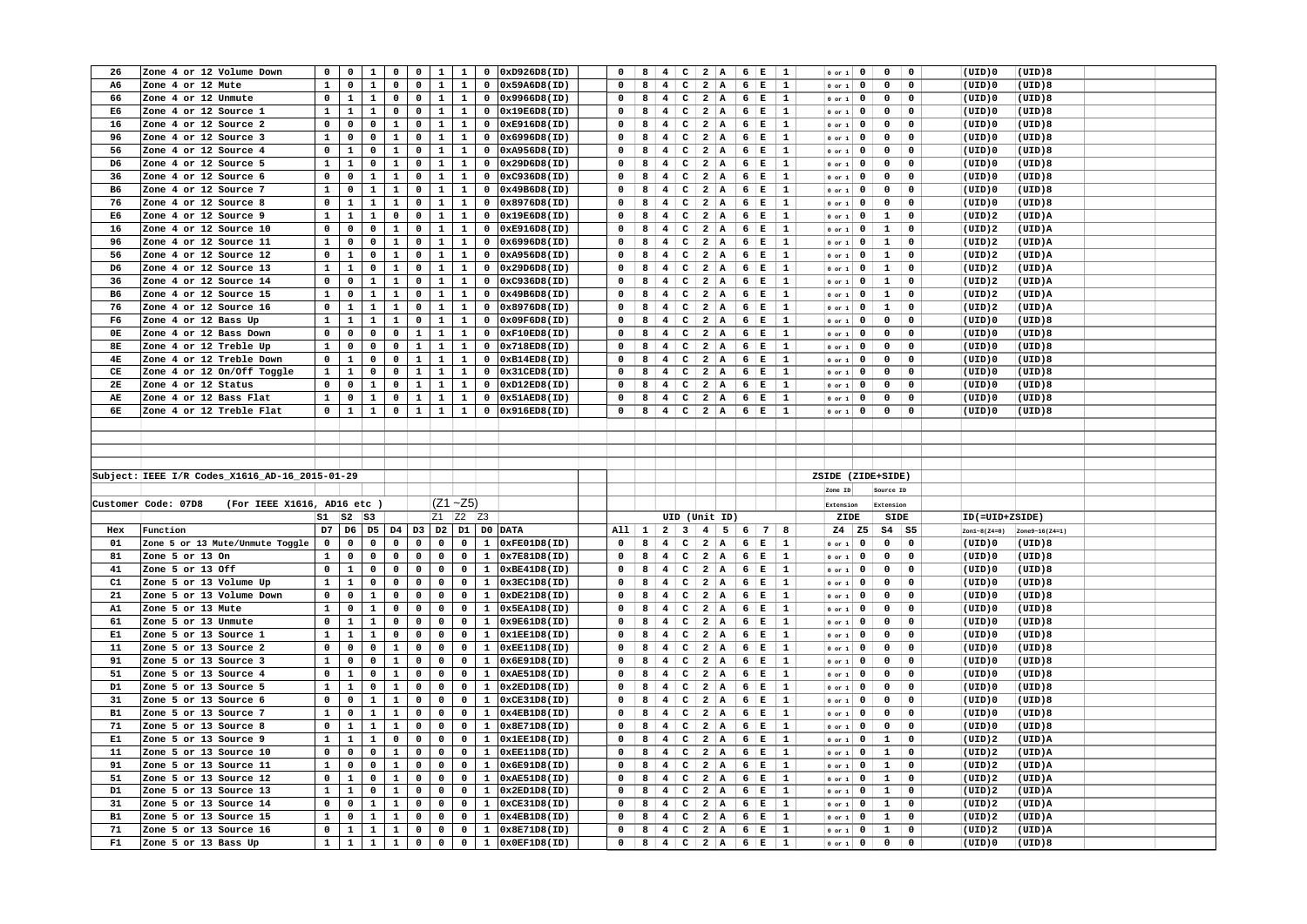| 09             | Zone 5 or 13 Bass Down                             | $\mathbf 0$    | $\mathbf 0$    | 0              | 0              | $\mathbf{1}$   | 0              | $\mathbf 0$    |              | 1 0xF609D8(ID)               | $\mathbf 0$  | 8 | $4 \quad$                                     | $\mathbf{C}$ | $2 \mid A$              |                | 6   E           |             | $\mathbf{1}$ | $0$ or $1$        | $\overline{0}$          | $\mathbf 0$    | $\mathbf 0$  | (UID)0         | (UID)8         |  |
|----------------|----------------------------------------------------|----------------|----------------|----------------|----------------|----------------|----------------|----------------|--------------|------------------------------|--------------|---|-----------------------------------------------|--------------|-------------------------|----------------|-----------------|-------------|--------------|-------------------|-------------------------|----------------|--------------|----------------|----------------|--|
| 89             | Zone 5 or 13 Treble Up                             | $\mathbf{1}$   | $\mathbf 0$    | $\mathbf 0$    | $\mathbf 0$    | $\mathbf{1}$   | $\mathbf 0$    | $\mathbf 0$    |              | $1 \ 0x7689D8(ID)$           | 0            | 8 | $\overline{\mathbf{4}}$                       | $\mathbf c$  | $\mathbf{2}$            | A              | $6 \mid E$      |             | 1            | $0$ or $1$        | $\mathbf 0$             | $\mathbf 0$    | $\mathbf 0$  | (UID)0         | (UID)8         |  |
| 49             | Zone 5 or 13 Treble Down                           | $\mathbf 0$    | $\mathbf{1}$   | $\mathbf 0$    | 0              | $\mathbf{1}$   | 0              | $\mathbf 0$    | $\mathbf{1}$ | 0xB649D8(ID)                 | 0            | 8 | $\overline{4}$                                | $\mathsf{C}$ | $\overline{a}$          | A              | $6 \mid E$      |             | 1            | $0$ or $1$        | $\mathbf 0$             | $\mathbf 0$    | $\mathbf 0$  | (UID)0         | (UID)8         |  |
| C9             | Zone 5 or 13 On/Off Toggle                         | $\mathbf{1}$   | $\mathbf{1}$   | $\mathbf{0}$   | $\mathbf 0$    | $\mathbf{1}$   | $\mathbf 0$    | $\mathbf 0$    |              | $1$ $0x36C9D8(ID)$           | 0            | 8 | $4$ C $2$ A 6 E                               |              |                         |                |                 |             | $\mathbf{1}$ | $0$ or $1$        | $\overline{0}$          | $\overline{0}$ | $\mathbf 0$  | (UID)0         | (UID)8         |  |
| 29             | Zone 5 or 13 Status                                | $\mathbf 0$    | $\mathbf 0$    | $\mathbf{1}$   | 0              | $\mathbf{1}$   | $\mathbf 0$    | $\mathbf 0$    | $\mathbf{1}$ | 0xD629D8(ID)                 | 0            | 8 | 4                                             |              | $C$   2   A             |                | 6 E             |             | 1            | $0$ or $1$        | $\mathbf 0$             | $\mathbf 0$    | $\mathbf 0$  | (UID)0         | (UID)8         |  |
| A9             | Zone 5 or 13 Bass Flat                             | $\mathbf{1}$   | $\mathbf 0$    | $\mathbf 1$    | 0              | $\mathbf 1$    | 0              | $\mathbf 0$    | $\mathbf{1}$ | 0x56A9D8(ID)                 | 0            | 8 | 4                                             | $\mathbf{C}$ | 2 A                     |                | 6 E             |             | 1            |                   | $\mathbf 0$             | $\mathbf 0$    | $\mathbf 0$  | (UID)0         | (UID)8         |  |
|                |                                                    |                |                | $\mathbf{1}$   |                |                |                |                |              |                              |              |   |                                               |              |                         |                |                 |             |              | $0$ or $1$        |                         |                |              |                |                |  |
| 69             | Zone 5 or 13 Treble Flat                           | $\mathbf 0$    | $\mathbf{1}$   |                | 0              | $\mathbf 1$    | $\mathbf 0$    | $\mathbf 0$    | $\mathbf{1}$ | 0x9669D8(ID)                 | 0            | 8 | 4                                             |              | $C$   2   A             |                | $6 \mid E$      |             | 1            | $0$ or $1$        | $\mathbf 0$             | $\mathbf 0$    | $\mathsf{o}$ | (UID)0         | (UID)8         |  |
|                |                                                    |                |                |                |                |                |                |                |              |                              |              |   |                                               |              |                         |                |                 |             |              |                   |                         |                |              |                |                |  |
| 05             | Zone 6 or 14 Mute/Unmute Toggle                    | $\mathbf 0$    | $\mathbf 0$    | $\mathbf 0$    | $\mathbf 0$    | $\mathbf 0$    | 1              | $\mathbf 0$    | $\mathbf{1}$ | 0xFA05D8(ID)                 | 0            | 8 | 4 <sup>1</sup>                                | $\mathbf{C}$ | 2 A                     |                | 6   E           |             | 1            | $0$ or $1$        | $\mathbf 0$             | $\mathbf 0$    | $\mathbf 0$  | (UID)0         | (UID)8         |  |
| 85             | Zone 6 or 14 On                                    | $\mathbf{1}$   | 0              | 0              | 0              | 0              | $\mathbf 1$    | $\mathbf 0$    | $\mathbf{1}$ | 0x7A85D8(ID)                 | $\mathbf 0$  | 8 | $\overline{4}$                                | $\mathbf{C}$ | $\overline{\mathbf{c}}$ | $\mathbf{A}$   | 6 E             |             | 1            | $0$ or $1$        | $\mathbf 0$             | $\mathsf{o}\,$ | $\mathbf 0$  | $(UID)$ 0      | (UID)8         |  |
| 45             | Zone 6 or 14 Off                                   | $\mathbf 0$    | $\mathbf{1}$   | 0              | $\mathbf 0$    | 0              | $\mathbf{1}$   | $\mathbf 0$    | $\mathbf{1}$ | 0xBA45D8(ID)                 | $\mathbf 0$  | 8 | 4                                             | $\mathsf{c}$ | 2 A                     |                | 6 E             |             | 1            | $0$ or $1$        | $\mathbf 0$             | $\mathbf 0$    | $\mathsf{o}$ | (UID)0         | (UID)8         |  |
| C5             | Zone 6 Volume Up                                   | $\mathbf 1$    | $\mathbf 1$    | 0              | $\mathbf 0$    | 0              | $\mathbf 1$    | 0              | $\mathbf{1}$ | 0x3AC5D8(ID)                 | 0            | 8 | $\overline{4}$                                | $\mathbf{C}$ | $\overline{\mathbf{2}}$ | A              | 6 E             |             | 1            | $0$ or $1$        | $\mathbf 0$             | $\mathbf 0$    | $\mathbf 0$  | (UID)0         | (UID)8         |  |
| 25             | Zone 6 or 14 Volume Down                           | 0              | 0              | $\mathbf{1}$   | 0              | 0              | $\mathbf{1}$   | $\mathbf 0$    | $\mathbf{1}$ | 0xDA25D8(ID)                 | 0            | 8 | $\overline{4}$                                | $\mathbf{C}$ | $\overline{a}$          | A              | 6               | Е           | 1            | $0$ or $1$        | $\mathbf 0$             | $\mathbf 0$    | $\mathbf 0$  | (UID)0         | (UID)8         |  |
| A5             | Zone 6 or 14 Mute                                  | $\mathbf 1$    | $\pmb{0}$      | $\mathbf 1$    | 0              | 0              | $\mathbf 1$    | 0              | $\mathbf 1$  | 0x5AA5D8(ID)                 | 0            | 8 | $\overline{\mathbf{4}}$                       | $\mathbf{C}$ | $\overline{\mathbf{c}}$ | A              | 6   E           |             | 1            | $0$ or $1$        | $\mathbf 0$             | $\mathbf 0$    | 0            | $(UID)$ 0      | (UID)8         |  |
| 65             | Zone 6 or 14 Unmute                                | $\mathbf 0$    | $\mathbf{1}$   | $\mathbf{1}$   | $\mathbf 0$    | $\mathbf 0$    | $\mathbf 1$    | $\mathbf 0$    | $\mathbf{1}$ | 0x9A65D8(ID)                 | 0            | 8 | $4\overline{ }$                               | $\mathbf{C}$ | $\overline{\mathbf{2}}$ | A              | $6 \frac{1}{2}$ | $\mathbf E$ | $\mathbf{1}$ | $0$ or $1$        | $\mathbf 0$             | $\mathbf 0$    | $\mathbf 0$  | (UID)0         | (UID)8         |  |
| E5             | Zone 6 or 14 Source 1                              | $\mathbf{1}$   | $\mathbf{1}$   | $\mathbf{1}$   | $\mathbf 0$    | 0              | $\mathbf 1$    | $\mathbf 0$    | $\mathbf{1}$ | 0x1AE5D8(ID)                 | $\mathbf 0$  | 8 | $\overline{4}$                                | $\mathbf{C}$ | $\overline{\mathbf{2}}$ | A              | $6 \mid E$      |             | 1            | $0$ or $1$        | $\mathbf 0$             | $\mathbf 0$    | $\mathbf 0$  | (UID)0         | (UID)8         |  |
| 15             | Zone 6 or 14 Source 2                              | $\mathbf 0$    | $\mathbf 0$    | $\mathbf 0$    | $\mathbf 1$    | 0              | $\mathbf 1$    | $\mathbf 0$    |              | 1 0xEA15D8(ID)               | 0            | 8 | $\overline{4}$                                | $\mathbf{C}$ | 2 A                     |                | $6 \frac{1}{2}$ | $\mathbf E$ | $\mathbf 1$  |                   |                         | $\mathbf 0$    | $\mathbf 0$  | (UID)0         | (UID)8         |  |
|                |                                                    |                |                |                |                |                |                |                |              | 0x6A95D8(ID)                 |              | 8 |                                               |              |                         |                |                 |             |              | $0$ or $1$        | $\mathbf 0$             |                |              |                |                |  |
| 95             | Zone 6 or 14 Source 3                              | $\mathbf{1}$   | $\mathbf 0$    | $\mathbf 0$    | $\mathbf{1}$   | 0              | $\mathbf{1}$   | $\mathbf 0$    | $\mathbf{1}$ |                              | 0            |   | $4\overline{ }$                               | $\mathbf{C}$ | $\overline{a}$          | A              | 6 E             |             | 1            | $0$ or $1$        | $\mathbf 0$             | $\mathbf 0$    | $\mathbf 0$  | (UID)0         | (UID)8         |  |
| 55             | Zone 6 or 14 Source 4                              | 0              | $\mathbf{1}$   | $\mathbf 0$    | $\mathbf{1}$   | 0              | $\mathbf{1}$   | $\mathbf 0$    | $\mathbf{1}$ | 0xAA55D8(ID)                 | 0            | 8 | $\overline{\mathbf{4}}$                       | $\mathbf{C}$ | $2 \mid A$              |                | $6 \mid E$      |             | 1            | $0$ or $1$        | $\mathbf 0$             | $\mathbf 0$    | $\mathbf 0$  | $(UID)$ 0      | (UID)8         |  |
| D5             | Zone 6 or 14 Source 5                              | $\mathbf{1}$   | $\mathbf{1}$   | 0              | $\mathbf{1}$   | 0              | $\mathbf{1}$   | $\mathbf 0$    | $\mathbf{1}$ | 0x2AD5D8(ID)                 | $\mathbf 0$  | 8 | $\overline{4}$                                | $\mathbf{C}$ | $\overline{\mathbf{2}}$ | A              | 6 E             |             | 1            | $0$ or $1$        | $\mathbf 0$             | $\mathbf 0$    | $\mathbf 0$  | (UID)0         | (UID)8         |  |
| 35             | Zone 6 or 14 Source 6                              | $\mathbf 0$    | $\mathbf 0$    | $\mathbf{1}$   | $\mathbf{1}$   | 0              | $\mathbf{1}$   | $\mathbf 0$    |              | 1 0xCA35D8(ID)               | 0            | 8 | 4                                             | $\mathbf{C}$ | $2 \mid A$              |                | $6 \mid E$      |             | $\mathbf{1}$ | $0$ or $1$        | $\mathbf 0$             | $\mathbf 0$    | $\mathbf 0$  | (UID)0         | (UID)8         |  |
| B <sub>5</sub> | Zone 6 or 14 Source 7                              | $\mathbf{1}$   | $\mathbf 0$    | $\mathbf{1}$   | $\mathbf{1}$   | 0              | $\mathbf{1}$   | $\mathbf 0$    |              | 1 0x4AB5D8(ID)               | $\mathbf 0$  | 8 | $\overline{\mathbf{4}}$                       | $\mathsf{C}$ | $\overline{\mathbf{2}}$ | A              | $6 \mid E$      |             | 1            | $0$ or $1$        | $\mathbf 0$             | $\mathsf{o}\,$ | $\pmb{0}$    | $(UID)$ 0      | (UID)8         |  |
| 75             | Zone 6 or 14 Source 8                              | $\mathbf 0$    | $\mathbf{1}$   | $\mathbf{1}$   | $\mathbf{1}$   | 0              | $\mathbf{1}$   | $\mathbf 0$    | $\mathbf{1}$ | 0x8A75D8(ID)                 | $\mathbf 0$  | 8 | 4                                             | $\mathbf{C}$ | 2 A                     |                | $6 \nvert E$    |             | $\mathbf{1}$ | $0$ or $1$        | $\overline{\mathbf{0}}$ | $\overline{0}$ | $\mathbf 0$  | (UID)0         | (UID)8         |  |
| E5             | Zone 6 or 14 Source 9                              | $\mathbf{1}$   | $\mathbf{1}$   | $\mathbf{1}$   | $\mathbf 0$    | 0              | $\mathbf{1}$   | $\mathbf 0$    |              | $1$ $0x1AE5D8(ID)$           | $\mathbf 0$  | 8 | $\overline{4}$                                | $\mathbf{C}$ | $\overline{\mathbf{2}}$ | A              | $6 \mid E$      |             | $\mathbf{1}$ | $0$ or $1$        | $\mathbf 0$             | $\mathbf{1}$   | $\mathbf 0$  | (UID)2         | (UID)A         |  |
| 15             | Zone 6 or 14 Source 10                             | $\mathbf 0$    | $\mathbf 0$    | $\mathbf 0$    | $\mathbf{1}$   | 0              | $\mathbf{1}$   | $\mathbf 0$    |              | 1 0xEA15D8(ID)               | $\Omega$     | 8 | $\overline{4}$                                | $\mathbf{C}$ | $\overline{a}$          | $\overline{A}$ | $6 \mid E$      |             | $\mathbf{1}$ | $0$ or $1$        | $\mathbf 0$             | $\mathbf{1}$   | $\mathbf 0$  | (UID)2         | (UID)A         |  |
| 95             | Zone 6 or 14 Source 11                             | $\mathbf{1}$   | $\mathbf 0$    | 0              | $\mathbf{1}$   | 0              | $\mathbf{1}$   | $\mathbf 0$    | $\mathbf{1}$ | 0x6A95D8(ID)                 | $\mathbf 0$  | 8 | $\overline{\mathbf{4}}$                       | $\mathbf{C}$ | $\overline{\mathbf{2}}$ | A              | $6 \mid E$      |             | 1            | $0$ or $1$        | $\mathbf 0$             | $\mathbf{1}$   | $\mathbf 0$  | (UID)2         | (UID)A         |  |
| 55             | Zone 6 or 14 Source 12                             | $\mathbf 0$    | $\mathbf{1}$   | 0              | $\mathbf{1}$   | 0              | $\mathbf{1}$   | $\mathbf 0$    | $\mathbf{1}$ | 0xAA55D8(ID)                 | 0            | 8 | $\overline{4}$                                | $\mathbf{C}$ | $2 \mid A$              |                | $6 \mid E$      |             | $\mathbf{1}$ | $0$ or $1$        | $\mathbf 0$             | $\mathbf{1}$   | $\mathsf{o}$ | (UID)2         | (UID)A         |  |
| D5             | Zone 6 or 14 Source 13                             | $\mathbf{1}$   | $\mathbf{1}$   | 0              | $\mathbf{1}$   | 0              | $\mathbf{1}$   | $\mathbf 0$    | $\mathbf{1}$ | 0x2AD5D8(ID)                 | 0            | 8 | $\overline{\mathbf{4}}$                       | $\mathsf{C}$ | $\overline{\mathbf{2}}$ | A              | $6 \mid E$      |             | $\mathbf{1}$ |                   | $\mathbf 0$             | $\mathbf{1}$   | $\mathbf 0$  | (UID)2         | (UID)A         |  |
| 35             | Zone 6 or 14 Source 14                             | $\mathbf 0$    | $\mathbf 0$    | $\mathbf{1}$   | $\mathbf{1}$   | 0              |                | $\mathbf 0$    |              | 1 0xCA35D8(ID)               | 0            |   |                                               |              |                         |                |                 |             |              | $0$ or $1$        |                         |                | $\mathbf 0$  |                | (UID)A         |  |
|                |                                                    |                |                |                |                |                | $\mathbf{1}$   |                |              |                              |              | 8 | 4 <sup>1</sup>                                | c            | 2 A                     |                | 6 <sup>1</sup>  | $\mathbf E$ | 1            | $0$ or $1$        | $\mathbf{0}$            | $\mathbf{1}$   |              | (UID)2         |                |  |
| <b>B5</b>      | Zone 6 or 14 Source 15                             | $\mathbf{1}$   | 0              | $\mathbf{1}$   | $\mathbf 1$    | 0              | $\mathbf{1}$   | $\mathbf 0$    | $\mathbf{1}$ | 0x4AB5D8(ID)                 | $\mathbf 0$  | 8 | $\overline{4}$                                | $\mathbf{C}$ | $\overline{a}$          | A              | $6 \mid E$      |             | 1            | $0$ or $1$        | $\mathbf 0$             | $\mathbf 1$    | $\mathbf 0$  | (UID)2         | (UID)A         |  |
| 75             | Zone 6 or 14 Source 16                             | 0              | $\mathbf{1}$   | $\mathbf{1}$   | $\mathbf{1}$   | 0              | $\mathbf{1}$   | $\mathbf 0$    | $\mathbf{1}$ | 0x8A75D8(ID)                 | 0            | 8 | $\overline{4}$                                | $\mathbf{C}$ | $\overline{a}$          | A              | 6 E             |             | 1            | $0$ or $1$        | $\mathbf 0$             | $\mathbf{1}$   | $\mathbf 0$  | (UID)2         | (UID)A         |  |
| F5             | Zone 6 or 14 Bass Up                               | $\mathbf{1}$   | $\mathbf{1}$   | $\mathbf{1}$   | $\mathbf{1}$   | 0              | $\mathbf{1}$   | $\mathbf 0$    | $\mathbf{1}$ | 0x0AF5D8(ID)                 | $\mathbf 0$  | 8 | $\overline{4}$                                | $\mathbf{C}$ | $\overline{a}$          | A              | $6 \frac{1}{2}$ | $\mathbf E$ | 1            | $0$ or $1$        | $\mathbf 0$             | $\mathsf{o}\,$ | $\mathbf 0$  | (UID)0         | (UID)8         |  |
| 0D             | Zone 6 or 14 Bass Down                             | 0              | 0              | 0              | $\mathbf 0$    | $\mathbf{1}$   | $\mathbf{1}$   | $\mathbf 0$    | $\mathbf{1}$ | 0xF20DD8(ID)                 | $\mathbf 0$  | 8 | 4                                             | $\mathbf{C}$ | $2 \mid A$              |                | 6               | Е           | $\mathbf{1}$ | $0$ or $1$        | $\mathbf 0$             | $\mathbf 0$    | $\mathbf 0$  | (UID)0         | (UID)8         |  |
| 8D             | Zone 6 or 14 Treble Up                             | $\mathbf{1}$   | $\mathsf{o}\,$ | 0              | 0              | $\mathbf{1}$   | $\mathbf{1}$   | $\mathbf 0$    | $\mathbf{1}$ | 0x728DD8(ID)                 | 0            | 8 | $\overline{\mathbf{4}}$                       | $\mathtt{C}$ | $\overline{a}$          | $\mathbf{A}$   | $6 \mid E$      |             | 1            | $0$ or $1$        | $\mathbf{o}$            | $\mathsf{o}\,$ | $\mathbf 0$  | (UID)0         | (UID)8         |  |
| 4D             | Zone 6 or 14 Treble Down                           | 0              | $\mathbf 1$    | 0              | 0              | $\mathbf{1}$   | $\mathbf 1$    | $\mathbf 0$    | $\mathbf{1}$ | 0xB24DD8(ID)                 | 0            | 8 | $\overline{\mathbf{4}}$                       | $\mathbf{C}$ | $\overline{a}$          | $\mathbf{A}$   | 6 E             |             | $\mathbf{1}$ | $0$ or $1$        | $\mathbf 0$             | $\mathbf 0$    | $\mathbf 0$  | (UID)0         | (UID)8         |  |
| CD             | Zone 6 or 14 On/Off Toggle                         | $\mathbf{1}$   | $\mathbf{1}$   | 0              | 0              | $\mathbf 1$    | $\mathbf{1}$   | $\mathbf 0$    | $\mathbf{1}$ | 0x32CDD8(ID)                 | 0            | 8 | $\overline{4}$                                | $\mathsf{c}$ | 2 A                     |                | $6 \mid E$      |             | 1            | $0$ or $1$        | $\mathbf 0$             | $\mathsf{o}\,$ | 0            | (UID)0         | (UID)8         |  |
| 2D             | Zone 6 or 14 Status                                | $\mathbf 0$    | $\mathsf{o}\,$ | $\mathbf{1}$   | 0              | $\mathbf{1}$   | $\mathbf 1$    | $\mathsf{o}\,$ | $\mathbf{1}$ | 0xD22DD8(ID)                 | $\Omega$     | 8 | 4                                             | $C \mid 2$   |                         | $\overline{A}$ | $6 \mid E$      |             | $\mathbf{1}$ | $0$ or $1$        | $\mathbf 0$             | $\mathbf 0$    | $\mathbf 0$  | (UID)0         | (UID)8         |  |
| AD             | Zone 6 or 14 Bass Flat                             | $\mathbf{1}$   | 0              | $\mathbf{1}$   | 0              | $\mathbf{1}$   | $\mathbf{1}$   | $\mathbf 0$    | $\mathbf{1}$ | 0x52ADD8(ID)                 | 0            | 8 | $\overline{\mathbf{4}}$                       |              | $C$   2   A             |                | $6 \frac{1}{2}$ | Е           | 1            | $0$ or $1$        | $\mathbf 0$             | 0              | 0            | (UID)0         | (UID)8         |  |
| 6D             | Zone 6 or 14 Treble Flat                           | $\mathbf{0}$   | $\mathbf{1}$   | $\mathbf{1}$   | $\mathbf 0$    | $\mathbf{1}$   | $\mathbf{1}$   | $\mathbf 0$    |              | 1 0x926DD8(ID)               | $\mathbf 0$  | 8 | 4 <sup>1</sup>                                |              | $C$ 2 A                 |                | 6 E             |             | 1            | $0$ or $1$        | $\mathbf 0$             | $\mathbf 0$    | $\mathbf 0$  | (UID)0         | (UID)8         |  |
|                |                                                    |                |                |                |                |                |                |                |              |                              |              |   |                                               |              |                         |                |                 |             |              |                   |                         |                |              |                |                |  |
|                |                                                    |                |                |                |                |                |                |                |              |                              |              |   |                                               |              |                         |                |                 |             |              |                   |                         |                |              |                |                |  |
|                |                                                    |                |                |                |                |                |                |                |              |                              |              |   |                                               |              |                         |                |                 |             |              |                   |                         |                |              |                |                |  |
|                |                                                    |                |                |                |                |                |                |                |              |                              |              |   |                                               |              |                         |                |                 |             |              |                   |                         |                |              |                |                |  |
|                |                                                    |                |                |                |                |                |                |                |              |                              |              |   |                                               |              |                         |                |                 |             |              |                   |                         |                |              |                |                |  |
|                | Subject: IEEE I/R Codes_X1616_AD-16_2015-01-29     |                |                |                |                |                |                |                |              |                              |              |   |                                               |              |                         |                |                 |             |              | ZSIDE (ZIDE+SIDE) |                         |                |              |                |                |  |
|                |                                                    |                |                |                |                |                |                |                |              |                              |              |   |                                               |              |                         |                |                 |             |              | Zone ID           |                         | Source ID      |              |                |                |  |
|                | (For IEEE X1616, AD16 etc )<br>Customer Code: 07D8 |                |                |                |                |                |                | $(Z1 - Z5)$    |              |                              |              |   |                                               |              |                         |                |                 |             |              | Extension         |                         | Extension      |              |                |                |  |
|                |                                                    |                | $s1$ $s2$ $s3$ |                |                |                |                | Z1 Z2 Z3       |              |                              |              |   | UID (Unit ID)                                 |              |                         |                |                 |             |              | ZIDE              |                         | SIDE           |              | ID(=UID+ZSIDE) |                |  |
| Hex            | Function                                           | D7             | D <sub>6</sub> | D <sub>5</sub> | D4             | D <sub>3</sub> | D <sub>2</sub> |                |              | D1 D0 DATA                   | $All \mid 1$ |   | $2 \mid 3 \mid 4 \mid 5 \mid 6 \mid 7$        |              |                         |                |                 |             | -8           | $Z4$   $Z5$       |                         | $S4$ $S5$      |              | $Zon1-8(Z4=0)$ | Zone9-16(Z4=1) |  |
| 03             | Zone 7 or 15 Mute/Unmute Toggl                     | $\overline{0}$ | $\mathbf 0$    | $\mathbf{0}$   | $\mathbf 0$    | $\mathbf 0$    | $\mathbf 0$    | $\mathbf{1}$   |              | $1$ 0xFC03D8(ID)             | $\mathbf 0$  | 8 | 4 <sup>1</sup>                                | c            | 2 A                     |                | $6 \mid E$      |             | <sup>1</sup> | $0$ or $1$        | $\mathbf 0$             | $\overline{0}$ | $\mathbf 0$  | (UID)0         | (UID)8         |  |
| 83             | Zone 7 or 15 On                                    | $\mathbf{1}$   | $\mathbf 0$    | 0              | 0              | 0              | $\mathbf 0$    | $\mathbf{1}$   | $\mathbf{1}$ | 0x7C83D8(ID)                 | 0            | 8 | $\overline{\mathbf{4}}$                       | $\mathsf{C}$ | $2 \mid A$              |                | $6 \mid E$      |             | 1            | $0$ or $1$        | $\mathbf 0$             | $\mathbf 0$    | $\mathbf 0$  | (UID)0         | (UID)8         |  |
| 43             | Zone 7 or 15 Off                                   | $\mathbf 0$    | $\mathbf{1}$   | $\mathbf 0$    | $\mathbf 0$    | 0              | $\mathbf 0$    | $\mathbf{1}$   | $\mathbf{1}$ | 0xBC43D8(ID)                 | $\mathbf 0$  | 8 | 4                                             | $\mathbf{C}$ | $\overline{a}$          | A              | $6 \mid E$      |             | 1            | $0$ or $1$        | $\mathbf 0$             | $\mathbf 0$    | $\mathbf 0$  | (UID)0         | (UID)8         |  |
| C <sub>3</sub> | Zone 7 or 15 Volume Up                             | $\mathbf{1}$   | $\mathbf{1}$   | $\mathbf 0$    | $\mathbf 0$    | 0              | $\mathbf 0$    | $\mathbf{1}$   | $\mathbf{1}$ | 0x3CC3D8(ID)                 | 0            | 8 | 4                                             | $\mathsf{C}$ | $2 \mid A$              |                | 6 E             |             | 1            | $0$ or $1$        | $\mathbf 0$             | $\mathbf 0$    | $\mathbf 0$  | (UID)0         | (UID)8         |  |
|                |                                                    |                |                |                |                |                | $\mathbf 0$    | $\mathbf{1}$   |              |                              |              |   |                                               |              |                         |                |                 |             |              |                   |                         |                |              |                |                |  |
| 23             | Zone 7 or 15 Volume Down                           | $\mathbf 0$    | $\mathbf 0$    | $\mathbf{1}$   | $\mathbf 0$    | 0              |                |                | $\mathbf{1}$ | 0xDC23D8(ID)                 | 0            | 8 | $\overline{\mathbf{4}}$                       | $\mathsf{C}$ | $\overline{\mathbf{2}}$ | A              | $6 \mid E$      |             | $\mathbf{1}$ | $0$ or $1$        | $\mathbf 0$             | $\mathbf 0$    | $\mathbf 0$  | $(UID)$ 0      | (UID)8         |  |
| A3             | Zone 7 or 15 Mute                                  | $\mathbf{1}$   | $\mathbf 0$    | $\mathbf{1}$   | 0              | 0              | $\mathbf 0$    | $\mathbf{1}$   | $\mathbf{1}$ | 0x5CA3D8(ID)                 | 0            | 8 | $\overline{4}$                                | $\mathbf{C}$ | $\overline{a}$          | A              | 6 E             |             | 1            | $0$ or $1$        | $\mathbf 0$             | $\mathbf 0$    | $\mathsf{o}$ | (UID)0         | (UID)8         |  |
| 63             | Zone 7 or 15 Unmute                                | $\mathbf 0$    | $\mathbf{1}$   | $\mathbf{1}$   | $\mathsf{o}\,$ | 0              | 0              | $\mathbf{1}$   | $\mathbf{1}$ | 0x9C63D8(ID)                 | $\mathbf 0$  | 8 | $\overline{\mathbf{4}}$                       | $\mathbf{C}$ | $\overline{\mathbf{2}}$ | A              | $6 \mid E$      |             | $\mathbf{1}$ | $0$ or $1$        | $\mathbf 0$             | $\mathbf 0$    | $\mathbf 0$  | (UID)0         | (UID)8         |  |
| E3             | Zone 7 or 15 Source 1                              | $\mathbf{1}$   | $\mathbf{1}$   | $\mathbf{1}$   | 0              | 0              | $\mathbf 0$    | $\mathbf{1}$   | $\mathbf{1}$ | 0x1CE3D8(ID)                 | $\Omega$     | 8 | $4\overline{ }$                               | $\mathbf{C}$ | $\overline{2}$          | A              | 6 E             |             | $\mathbf{1}$ | $0$ or $1$        | $\mathbf 0$             | $\mathbf 0$    | $\mathsf{o}$ | (UID)0         | (UID)8         |  |
| 13             | Zone 7 or 15 Source 2                              | $\mathsf{o}\,$ | $\mathsf{o}\,$ | $\mathbf 0$    | $\mathbf{1}$   | $\mathbf 0$    | $\mathbf 0$    | $\mathbf{1}$   | $\mathbf{1}$ | 0xEC13D8(ID)                 | $\mathbf 0$  | 8 | $4 \quad$                                     | $\mathbf{c}$ | 2 A                     |                | $6 \mid E$      |             | $\mathbf{1}$ | $0$ or $1$        | $\mathbf 0$             | $\mathbf 0$    | $\mathbf 0$  | (UID)0         | (UID)8         |  |
| 93             | Zone 7 or 15 Source 3                              | $\mathbf{1}$   | 0              | $\mathbf 0$    | $\mathbf{1}$   | 0              | $\mathbf 0$    | $\mathbf{1}$   | $\mathbf{1}$ | 0x6C93D8(ID)                 |              | 8 | $\overline{\mathbf{4}}$                       | $\mathsf{C}$ | $\overline{\mathbf{2}}$ | A              | $6 \frac{1}{2}$ | $\mathbf E$ | $\mathbf{1}$ | $0$ or $1$        | $\mathbf 0$             | $\mathbf 0$    | $\mathbf 0$  | (UID)0         | (UID)8         |  |
| 53             | Zone 7 or 15 Source 4                              | $\mathbf 0$    | $\mathbf{1}$   | 0              | $\mathbf{1}$   | 0              | 0              | $\mathbf{1}$   | $\mathbf{1}$ | 0xAC53D8(ID)                 | 0            | 8 | 4 <sup>1</sup>                                |              | $C$ 2 A                 |                | $6 \mid E$      |             | 1            | $0$ or $1$        | $\mathbf 0$             | $\mathsf{o}\,$ | 0            | (UID)0         | (UID)8         |  |
|                | Zone 7 or 15 Source 5                              | $\mathbf{1}$   | $\mathbf{1}$   | $\mathbf{0}$   | $\mathbf{1}$   | $\mathbf 0$    | $\mathbf 0$    |                |              | $1 \mid 1 \mid 0x2CD3D8(ID)$ | 0            |   | $8 \mid 4 \mid C \mid 2 \mid A \mid 6 \mid E$ |              |                         |                |                 |             | $\mathbf{1}$ | $0$ or $1$        | $\mathbf{0}$            | $\mathbf 0$    | $\mathbf 0$  | (UID)0         | (UID)8         |  |
| D3             |                                                    |                |                |                |                |                |                |                |              |                              |              |   |                                               |              |                         |                |                 |             |              |                   |                         |                |              |                |                |  |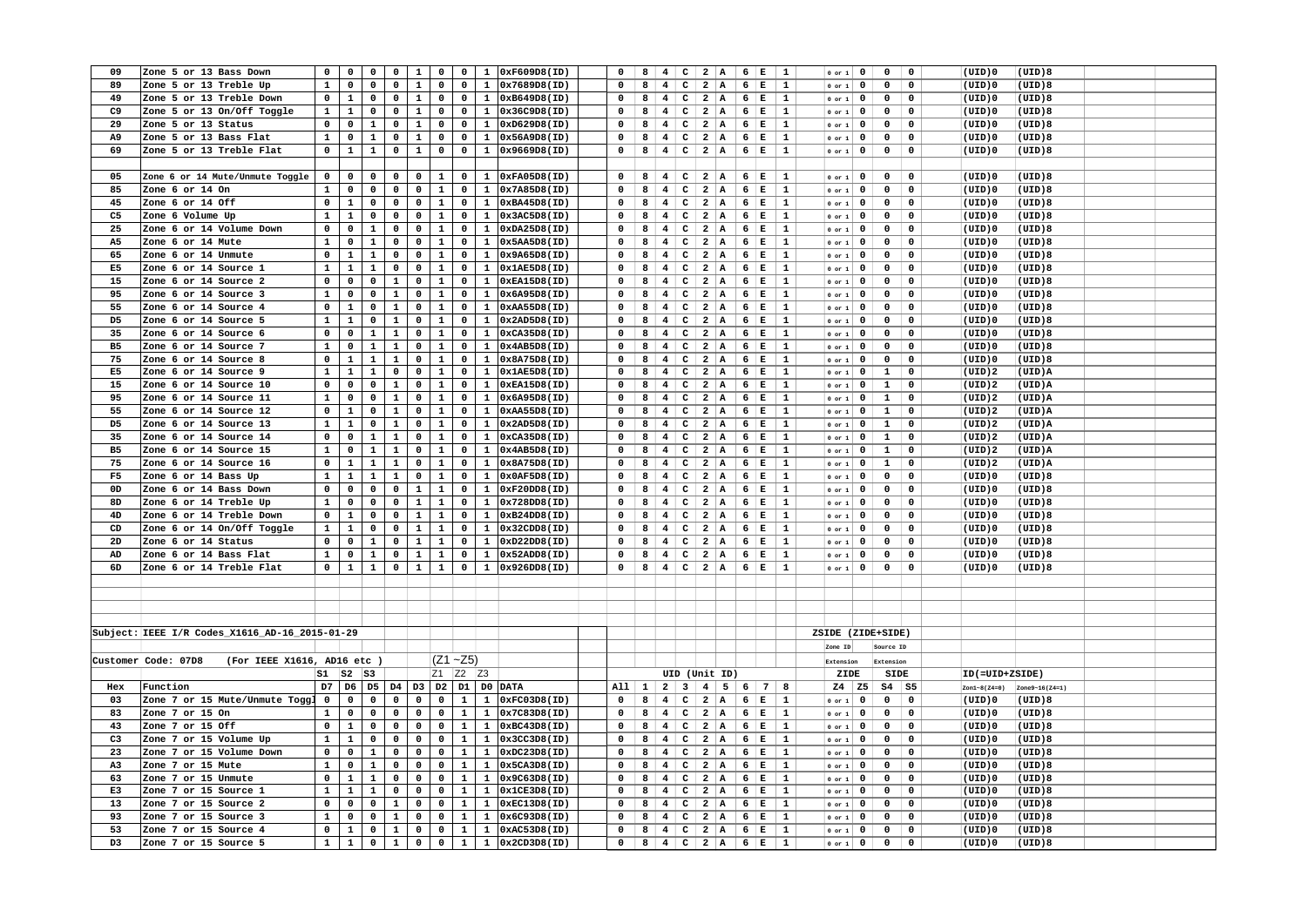| 33                     | Zone 7 or 15 Source 6                              | 0              | $\mathbf 0$    | $\mathbf{1}$ | $\mathbf{1}$ | 0                               | $\mathbf{o}$   | $\mathbf{1}$ | $\mathbf{1}$ | 0xCC33D8(ID)                                 | 0                   | 8 | 4                                       | $\mathsf{C}$<br>$\overline{a}$          | A                |                 | $6 \mid E$               | 1            | $0$ or $1$               | $\mathbf 0$             | 0                   | $\mathbf 0$  | (UID)0         | (UID)8                                                    |  |
|------------------------|----------------------------------------------------|----------------|----------------|--------------|--------------|---------------------------------|----------------|--------------|--------------|----------------------------------------------|---------------------|---|-----------------------------------------|-----------------------------------------|------------------|-----------------|--------------------------|--------------|--------------------------|-------------------------|---------------------|--------------|----------------|-----------------------------------------------------------|--|
| B <sub>3</sub>         | Zone 7 or 15 Source 7                              | $\mathbf{1}$   | $\mathbf 0$    | $\mathbf{1}$ | $\mathbf{1}$ | 0                               | $\mathbf 0$    | $\mathbf{1}$ |              | $1$ 0x4CB3D8(ID)                             | 0                   | 8 | 4 <sup>1</sup>                          | c                                       | $2 \mid A$       |                 | 6 E                      | $\mathbf{1}$ | $0$ or $1$               | $\mathbf 0$             | $\mathbf 0$         | $\mathbf 0$  | (UID)0         | (UID)8                                                    |  |
| 73                     | Zone 7 or 15 Source 8                              | $\mathbf 0$    | $\mathbf{1}$   | $\mathbf{1}$ | $\mathbf{1}$ | $\mathbf 0$                     | $\mathbf 0$    | $\mathbf{1}$ | $\mathbf{1}$ | 0x8C73D8(ID)                                 | 0                   | 8 | $\overline{4}$                          | $\overline{a}$<br>$\mathbf{C}$          | A                |                 | 6 E                      | $\mathbf{1}$ | $0$ or $1$               | $\mathbf 0$             | $\mathbf 0$         | $\mathbf 0$  | (UID)0         | (UID)8                                                    |  |
| E3                     | Zone 7 or 15 Source 9                              | $\mathbf{1}$   | $\mathbf{1}$   | $\mathbf{1}$ | $\mathbf{0}$ | $\mathbf 0$                     | $\mathbf 0$    | $\mathbf{1}$ |              | $1$ 0x1CE3D8(ID)                             | $\Omega$            | 8 | $4$ C 2 A 6 E                           |                                         |                  |                 |                          | $\mathbf{1}$ | $0$ or $1$ 0             |                         | $\mathbf{1}$        | $\mathbf 0$  | (UID)2         | (UID)A                                                    |  |
| 13                     | Zone 7 or 15 Source 10                             | $\mathbf 0$    | $\mathbf 0$    | $\mathbf 0$  | $\mathbf{1}$ | $\mathbf 0$                     | $\mathbf 0$    | $\mathbf{1}$ | $\mathbf{1}$ | 0xEC13D8(ID)                                 | 0                   | 8 | 4                                       | c                                       | 2 A              |                 | 6 E                      | 1            | $0$ or $1$               | $\mathbf 0$             | $\mathbf{1}$        | $\mathbf 0$  | (UID)2         | (UID)A                                                    |  |
| 93                     | Zone 7 or 15 Source 11                             | $\mathbf{1}$   | $\mathsf{o}\,$ | $\mathbf 0$  | $\mathbf{1}$ | 0                               | $\mathsf{o}\,$ | $\mathbf{1}$ | $\mathbf{1}$ | 0x6C93D8(ID)                                 | $\mathbf 0$         | 8 | 4                                       | $\mathbf{C}$                            | $2 \mid A$       |                 | $6 \mid E$               | 1            | $0$ or $1$               | $\overline{\mathbf{0}}$ | $\mathbf{1}$        | $\mathbf 0$  | (UID)2         | (UID)A                                                    |  |
| 53                     | Zone 7 or 15 Source 12                             | 0              | $\mathbf{1}$   | 0            | $\mathbf{1}$ | 0                               | $\mathbf 0$    | $\mathbf{1}$ | $\mathbf{1}$ | 0xAC53D8(ID)                                 | 0                   | 8 | 4                                       | $\mathbf{C}$                            | $2 \mid A$       |                 | $6 \mid E$               | 1            | $0$ or $1$               | $\mathbf 0$             | $\mathbf{1}$        | $\mathbf 0$  | (UID)2         | (UID)A                                                    |  |
| D3                     | Zone 7 or 15 Source 13                             | $\mathbf{1}$   | $\mathbf{1}$   | $\mathbf 0$  | $\mathbf{1}$ | 0                               | $\mathbf 0$    | $\mathbf{1}$ | $\mathbf{1}$ | 0x2CD3D8(ID)                                 | $\mathbf 0$         | 8 | 4 <sup>1</sup>                          | $\mathbf{C}$                            |                  |                 | $2$ A 6 E                | $\mathbf{1}$ | $0$ or $1$               | $\overline{\mathbf{0}}$ | $\mathbf{1}$        | $\mathbf 0$  | (UID)2         | (UID)A                                                    |  |
| 33                     | Zone 7 or 15 Source 14                             | $\mathbf 0$    | $\mathbf 0$    | $\mathbf{1}$ | $\mathbf{1}$ | 0                               | $\mathbf 0$    | $\mathbf{1}$ | $\mathbf{1}$ | 0xCC33D8(ID)                                 | 0                   | 8 | 4                                       | $\mathbf{C}$                            | $2 \mid A$       |                 | 6 E                      | 1            | $0$ or $1$               | $\mathbf 0$             | $\mathbf{1}$        | $\mathbf 0$  | (UID)2         | (UID)A                                                    |  |
| B <sub>3</sub>         | Zone 7 or 15 Source 15                             | $\mathbf{1}$   | $\mathsf{o}\,$ | $\mathbf{1}$ | $\mathbf{1}$ | 0                               | $\mathbf 0$    | $\mathbf{1}$ | $\mathbf{1}$ | 0x4CB3D8(ID)                                 | $\mathbf 0$         | 8 | 4                                       | $\mathbf{C}$                            | 2 A              |                 | $6 \mid E$               | 1            | $0$ or $1$               | $\overline{\mathbf{0}}$ | $\mathbf{1}$        | $\mathbf 0$  | (UID)2         | (UID)A                                                    |  |
| 73                     | Zone 7 or 15 Source 16                             | 0              | $\mathbf{1}$   | $\mathbf{1}$ | $\mathbf{1}$ | 0                               | $\mathbf 0$    | $\mathbf{1}$ | $\mathbf{1}$ | 0x8C73D8(ID)                                 | $\mathbf 0$         | 8 | $\overline{4}$                          | $\mathbf{C}$<br>$\overline{2}$          | ∣ A              |                 | 6 E                      | 1            | $0$ or $1$               | $\mathbf 0$             | $\mathbf{1}$        | $\mathbf 0$  | (UID)2         | (UID)A                                                    |  |
| F3                     | Zone 7 or 15 Bass Up                               | $\mathbf{1}$   | $\mathbf{1}$   | $\mathbf{1}$ | $\mathbf{1}$ | $\mathbf 0$                     | $\mathbf 0$    | $\mathbf{1}$ | $\mathbf{1}$ | 0x0CF3D8(ID)                                 | 0                   | 8 | $\overline{\mathbf{4}}$                 | c <br>$\overline{a}$                    |                  |                 | $A \t6 E$                | 1            | $0$ or $1$               | $\mathbf 0$             | $\mathbf 0$         | $\mathbf 0$  | (UID)0         | (UID)8                                                    |  |
| 0B                     | Zone 7 or 15 Bass Down                             | 0              | $\mathbf 0$    | 0            | 0            | $\mathbf 1$                     | 0              | $\mathbf{1}$ | $\mathbf{1}$ | 0xF40BD8(ID)                                 |                     | 8 | $\overline{4}$                          | $\mathbf{C}$<br>$\overline{a}$          | A                |                 | 6 E                      | $\mathbf{1}$ |                          | $\mathbf 0$             | $\mathbf 0$         | $\mathbf 0$  | (UID)0         | (UID)8                                                    |  |
|                        | Zone 7 or 15 Treble Up                             | $\mathbf{1}$   |                | $\mathbf 0$  |              | $\mathbf{1}$                    |                | $\mathbf{1}$ |              | 0x748BD8(ID)                                 | 0                   | 8 | 4                                       |                                         |                  |                 |                          |              | $0$ or $1$               |                         | $\mathbf 0$         |              |                | (UID)8                                                    |  |
| 8в                     |                                                    |                | $\mathbf 0$    |              | $\mathbf 0$  |                                 | $\mathbf 0$    |              | $\mathbf{1}$ |                                              | $\Omega$            |   |                                         | c <br>$\overline{\mathbf{2}}$           | A                |                 | 6 E                      | 1            | $0$ or $1$               | $\mathbf 0$             |                     | 0            | (UID)0         |                                                           |  |
| 4B                     | Zone 7 or 15 Treble Down                           | $\mathbf 0$    | $\mathbf 1$    | 0            | 0            | $\mathbf 1$                     | $\mathbf 0$    | $\mathbf{1}$ | $\mathbf{1}$ | 0xB44BD8(ID)                                 |                     | 8 | $\overline{4}$                          | $\mathbf{C}$<br>$\overline{a}$          | A                | 6               | $\mathbf E$              | 1            | $0$ or $1$               | $\mathbf 0$             | $\mathbf 0$         | $\mathbf 0$  | (UID)0         | (UID)8                                                    |  |
| CВ                     | Zone 7 or 15 On/Off Toggle                         | $\mathbf{1}$   | $\mathbf 1$    | 0            | 0            | $\mathbf{1}$                    | $\mathbf 0$    | $\mathbf 1$  | $\mathbf{1}$ | 0x34CBD8(ID)                                 | $\mathbf 0$         | 8 | $4 \quad$                               |                                         |                  |                 | $C$ 2 A 6 E              | 1            | $0$ or $1$               | $\mathbf 0$             | $\mathbf 0$         | $\mathsf{o}$ | (UID)0         | (UID)8                                                    |  |
| 2B                     | Zone 7 or 15 Status                                | $\mathbf 0$    | 0              | $\mathbf{1}$ | 0            | $\mathbf{1}$                    | $\mathsf{o}\,$ | $\mathbf{1}$ | $\mathbf{1}$ | 0xD42BD8(ID)                                 |                     | 8 | 4                                       | c <br>$\overline{a}$                    | A)               | 6               | $\mathbf E$              | $\mathbf 1$  | $0$ or $1$               | $\mathbf 0$             | 0                   | $\mathbf 0$  | (UID)0         | (UID)8                                                    |  |
| AB                     | Zone 7 or 15 Bass Flat                             | $\mathbf{1}$   | 0              | $\mathbf{1}$ | 0            | $\mathbf{1}$                    | 0              | $\mathbf{1}$ | $\mathbf{1}$ | 0x54ABD8(ID)                                 | 0                   | 8 | 4                                       | $\overline{2}$<br>$\mathbf{C}$          | A                |                 | 6 E                      | 1            | $0$ or $1$               | $\mathbf 0$             | $\mathbf 0$         | $\mathsf{o}$ | (UID)0         | (UID)8                                                    |  |
| 6В                     | Zone 7 or Treble Flat                              | $\mathbf 0$    | $\mathbf 1$    | $\mathbf{1}$ | 0            | $\mathbf{1}$                    | $\mathsf{o}\,$ | $\mathbf{1}$ |              | $1$ 0x946BD8(ID)                             | 0                   | 8 | 4                                       | $C$ 2 A                                 |                  |                 | $6 \mid E$               | $\mathbf{1}$ | $0$ or $1$               | $\overline{\mathbf{0}}$ | $\mathbf 0$         | $\mathbf 0$  | (UID)0         | (UID)8                                                    |  |
|                        |                                                    |                |                |              |              |                                 |                |              |              |                                              |                     |   |                                         |                                         |                  |                 |                          |              |                          |                         |                     |              |                |                                                           |  |
| 07                     | Zone 8 or 16 Mute/Unmute Toggl                     | $\overline{0}$ | $\mathbf 0$    | 0            | 0            | 0                               | $\mathbf{1}$   | $\mathbf{1}$ |              | 1 0xF807D8(ID)                               | 0                   | 8 | $4 \cdot$                               |                                         |                  |                 | $C$ 2 A 6 E              | 1            | $0$ or $1$ 0             |                         | $\mathbf{O}$        | $\mathbf 0$  | (UID)0         | (UID)8                                                    |  |
| 87                     | Zone 8 or 16 On                                    | $\mathbf{1}$   | $\mathbf 0$    | $\mathbf 0$  | $\mathbf 0$  | 0                               | $\mathbf 1$    | $\mathbf 1$  | $\mathbf{1}$ | 0x7887D8(ID)                                 | 0                   | 8 | $\overline{\mathbf{4}}$                 | $\mathbf{C}$<br>$\overline{a}$          | A                |                 | $6 \mid E$               | $\mathbf 1$  | $0$ or $1$               | $\mathbf 0$             | $\mathbf 0$         | $\mathbf 0$  | (UID)0         | (UID)8                                                    |  |
| 47                     | Zone 8 or 16 Off                                   | $\mathsf{o}\,$ | $\mathbf{1}$   | 0            | $\mathbf 0$  | 0                               | $\mathbf 1$    | $\mathbf{1}$ | $\mathbf{1}$ | 0xB847D8(ID)                                 | 0                   | 8 | 4                                       | $\mathbf{C}$                            | 2 A              |                 | $6 \mid E$               | 1            | $0$ or $1$               | $\mathbf 0$             | $\mathbf 0$         | 0            | (UID)0         | (UID)8                                                    |  |
| C7                     | Zone 8 or 16 Volume Up                             | $\mathbf{1}$   | $\mathbf{1}$   | $\mathbf 0$  | $\mathbf 0$  | 0                               | $\mathbf{1}$   | $\mathbf{1}$ | $\mathbf{1}$ | 0x38C7D8(ID)                                 | $\mathbf 0$         | 8 | $4\phantom{1}$                          | $\mathbf{C}$<br>$\overline{\mathbf{2}}$ | $\overline{A}$   |                 | 6 E                      | $\mathbf{1}$ | $0$ or $1$               | $\mathbf 0$             | $\mathbf 0$         | $\mathbf 0$  | (UID)          | (UID)8                                                    |  |
| 27                     | Zone 8 or 16 Volume Down                           | $\mathbf 0$    | $\mathbf 0$    | $\mathbf{1}$ | 0            | 0                               | $\mathbf 1$    | $\mathbf 1$  | $\mathbf{1}$ | 0xD827D8(ID)                                 | 0                   | 8 | $\overline{4}$                          | $\mathbf{C}$<br>$\overline{\mathbf{2}}$ | $  \mathbf{A}  $ | 6 <sup>1</sup>  | $\mathbf E$              | 1            | $0$ or $1$               | $\mathbf 0$             | $\mathbf 0$         | $\mathsf{o}$ | (UID)0         | (UID)8                                                    |  |
| A7                     | Zone 8 or 16 Mute                                  | $\mathbf{1}$   | $\mathbf 0$    | $\mathbf{1}$ | $\mathbf 0$  | 0                               | $\mathbf{1}$   | $\mathbf{1}$ | $\mathbf{1}$ | 0x58A7D8(ID)                                 | $\Omega$            | 8 | $4\phantom{1}$                          | $\mathbf{C}$<br>$\overline{\mathbf{2}}$ | A                |                 | $6 \mid E$               | 1            | $0$ or $1$               | $\mathbf 0$             | $\mathbf 0$         | $\mathbf 0$  | (UID)0         | (UID)8                                                    |  |
| 67                     | Zone 8 or 16 Unmute                                | $\mathbf 0$    | $\mathbf{1}$   | $\mathbf{1}$ | $\mathbf 0$  | 0                               | $\mathbf{1}$   | $\mathbf{1}$ |              | 1 0x9867D8(ID)                               | 0                   | 8 | 4                                       | $\mathbf{C}$<br>$\overline{a}$          | A                |                 | 6 E                      | 1            | $0$ or $1$               | $\mathbf 0$             | $\mathbf 0$         | $\mathsf{o}$ | (UID)0         | (UID)8                                                    |  |
| E7                     | Zone 8 or 16 Source 1                              | $\mathbf{1}$   | $\mathbf{1}$   | $\mathbf{1}$ | $\mathbf 0$  | 0                               | $\mathbf{1}$   | $\mathbf{1}$ | $\mathbf{1}$ | 0x18E7D8(ID)                                 | 0                   | 8 | $\overline{4}$                          | $\mathsf{C}$<br>$\overline{a}$          | A                |                 | 6 E                      | 1            | $0$ or $1$               | $\mathbf 0$             | $\mathsf{o}\,$      | $\mathbf 0$  | (UID)0         | (UID)8                                                    |  |
| 17                     | Zone 8 or 16 Source 2                              | $\mathbf 0$    | $\mathbf 0$    | $\mathbf 0$  | $\mathbf{1}$ | 0                               | $\mathbf{1}$   | $\mathbf{1}$ |              | 1 0xE817D8(ID)                               | $\mathbf 0$         | 8 | $\overline{4}$<br>$\mathbf{C}$          | $\overline{\mathbf{2}}$                 | A                | $6 \frac{1}{2}$ | Е                        | 1            | $0$ or $1$               | $\mathbf 0$             | $\mathbf 0$         | $\mathsf{o}$ | (UID)0         | (UID)8                                                    |  |
| 97                     | Zone 8 or 16 Source 3                              | $\mathbf{1}$   | $\mathsf{o}\,$ | 0            | $\mathbf{1}$ | 0                               | $\mathbf{1}$   | $\mathbf{1}$ | $\mathbf{1}$ | 0x6897D8(ID)                                 | $\mathbf 0$         | 8 | $\overline{4}$<br>$\mathtt{C}$          | $\overline{a}$                          | A                |                 | $6 \mid E$               | 1            | $0$ or $1$               | $\mathbf 0$             | $\mathsf{o}\,$      | $\mathbf 0$  | (UID)0         | (UID)8                                                    |  |
| 57                     | Zone 8 or 16 Source 4                              | $\mathbf 0$    | $\mathbf{1}$   | 0            | $\mathbf{1}$ | 0                               | $\mathbf{1}$   | $\mathbf{1}$ |              | 1 0xA857D8(ID)                               | $\mathbf 0$         | 8 | $\overline{\mathbf{4}}$                 | $\mathsf{C}$                            | $2 \mid A$       |                 | $6 \mid E$               | 1            | $0$ or $1$               | $\mathbf 0$             | $\mathbf 0$         | $\mathsf{o}$ | (UID)0         | (UID)8                                                    |  |
| D7                     | Zone 8 or 16 Source 5                              | $\mathbf{1}$   | $\mathbf{1}$   | 0            | $\mathbf{1}$ | 0                               | $\mathbf 1$    | $\mathbf{1}$ | $\mathbf{1}$ | 0x28D7D8(ID)                                 | $\pmb{0}$           | 8 | $\overline{\mathbf{4}}$                 | $\overline{a}$<br>$\mathbf{C}$          | A)               |                 | $6 \mid E$               | 1            | $0$ or $1$               | $\mathbf 0$             | $\mathsf{o}\,$      | $\mathbf 0$  | (UID)0         | (UID)8                                                    |  |
| 37                     | Zone 8 or 16 Source 6                              | $\mathbf 0$    | $\mathbf 0$    | $\mathbf{1}$ | $\mathbf{1}$ | $\mathbf 0$                     | $\mathbf{1}$   | $\mathbf{1}$ |              | 1 0xC837D8(ID)                               | $\Omega$            | 8 | $4 \cdot$                               | $C$ 2 A 6 E                             |                  |                 |                          | <sup>1</sup> | $0$ or $1$               | $\overline{\mathbf{0}}$ | $\mathbf 0$         | $\mathbf 0$  | (UID)0         | (UID)8                                                    |  |
| B7                     | Zone 8 or 16 Source 7                              | $\mathbf{1}$   | $\mathbf 0$    | $\mathbf{1}$ | $\mathbf{1}$ | 0                               | $\mathbf{1}$   | $\mathbf{1}$ | $\mathbf{1}$ | 0x48B7D8(ID)                                 | 0                   | 8 | $\mathbf{C}$<br>$4\phantom{1}$          | $\overline{\mathbf{2}}$                 | A                |                 | 6 E                      | 1            | $0$ or $1$               | $\mathbf 0$             | $\mathbf 0$         | $\mathbf 0$  | (UID)0         | (UID)8                                                    |  |
| 77                     | Zone 8 or 16 Source 8                              | $\mathbf 0$    | $\mathbf{1}$   | $\mathbf{1}$ | $\mathbf{1}$ | 0                               | $\mathbf{1}$   | $\mathbf{1}$ | $\mathbf{1}$ | 0x8877D8(ID)                                 | $\Omega$            | 8 | 4<br>$\mathbf{C}$                       | $\overline{a}$                          | A                |                 | $6 \mid E$               | 1            | $0$ or $1$               | $\mathbf 0$             | $\mathsf{o}\,$      | $\mathsf{o}$ | (UID)0         | (UID)8                                                    |  |
| E7                     | Zone 8 or 16 Source 9                              | $\mathbf{1}$   | $\mathbf{1}$   | $\mathbf{1}$ | $\mathbf 0$  | 0                               | $\mathbf{1}$   | $\mathbf{1}$ | $\mathbf{1}$ | 0x18E7D8(ID)                                 | 0                   | 8 | $\overline{4}$                          | $\mathbf{C}$<br>$\overline{\mathbf{2}}$ | A                |                 | $6 \mid E$               | 1            | $0$ or $1$               | $\mathbf 0$             | $\mathbf{1}$        | $\mathbf 0$  | (UID)2         | (UID)A                                                    |  |
| 17                     | Zone 8 or 16 Source 10                             | $\mathbf 0$    | $\mathsf{o}\,$ | $\mathbf 0$  | $\mathbf{1}$ | 0                               | $\mathbf 1$    | $\mathbf{1}$ | $\mathbf{1}$ | 0xE817D8(ID)                                 | $\mathbf 0$         | 8 | $\overline{4}$                          | $\overline{a}$<br> c                    | A                | 6               | $\mathbf E$              | $\mathbf 1$  | $0$ or $1$               | $\mathbf 0$             | $\mathbf{1}$        | $\mathbf 0$  | (UID)2         | (UID)A                                                    |  |
| 97                     | Zone 8 or 16 Source 11                             | $\mathbf{1}$   | $\mathbf 0$    | 0            | $\mathbf{1}$ | 0                               | $\mathbf{1}$   | $\mathbf{1}$ | $\mathbf{1}$ | 0x6897D8(ID)                                 | 0                   | 8 | $\overline{4}$                          | c                                       | 2 A              |                 | 6 E                      | 1            | $0$ or $1$               | $\mathbf 0$             | $\mathbf{1}$        | $\mathbf 0$  | (UID)2         | (UID)A                                                    |  |
| 57                     | Zone 8 or 16 Source 12                             | $\mathbf 0$    | $\mathbf{1}$   | 0            | $\mathbf{1}$ | 0                               | $\mathbf{1}$   | $\mathbf{1}$ | $\mathbf{1}$ | 0xA857D8(ID)                                 | $\mathbf 0$         | 8 | $\overline{\mathbf{4}}$<br>$\mathbf{C}$ | $\overline{\mathbf{2}}$                 | $\overline{A}$   |                 | $6 \mid E$               | 1            |                          | $\mathbf 0$             | $\mathbf{1}$        | $\mathbf 0$  | (UID)2         | (UID)A                                                    |  |
| D7                     | Zone 8 or 16 Source 13                             | $\mathbf{1}$   | $\mathbf{1}$   | 0            | $\mathbf{1}$ | 0                               | $\mathbf{1}$   | $\mathbf{1}$ | $\mathbf{1}$ | 0x28D7D8(ID)                                 | $\Omega$            | 8 | $\overline{4}$                          | $\mathbf{C}$<br>$\overline{2}$          | A                |                 | 6 E                      | $\mathbf{1}$ | $0$ or $1$<br>$0$ or $1$ | $\mathbf 0$             | $\mathbf{1}$        | $\mathsf{o}$ | (UID)2         | (UID)A                                                    |  |
| 37                     | Zone 8 or 16 Source 14                             | $\mathsf{o}\,$ | $\mathsf{o}\,$ | $\mathbf{1}$ | $\mathbf{1}$ | $\mathbf 0$                     | $\mathbf{1}$   | $\mathbf{1}$ | $\mathbf{1}$ | 0xC837D8(ID)                                 | $\mathbf 0$         | 8 | $\overline{\mathbf{4}}$                 | $\mathbf{c}$                            | $2 \mid A$       |                 | $6 \mid E$               | $\mathbf{1}$ | $0$ or $1$               |                         | $\mathbf{1}$        | $\mathbf 0$  | (UID)2         | (UID)A                                                    |  |
|                        |                                                    | $\mathbf{1}$   |                |              |              |                                 |                |              |              |                                              |                     |   |                                         |                                         |                  |                 |                          |              |                          | $\mathbf{0}$            |                     |              |                |                                                           |  |
| B7                     | Zone 8 or 16 Source 15                             |                | 0              | $\mathbf 1$  | $\mathbf 1$  | 0                               | $\mathbf{1}$   | $\mathbf{1}$ | $\mathbf{1}$ | 0x48B7D8(ID)                                 |                     | 8 | $\overline{4}$                          | $\mathbf{C}$<br>$\overline{\mathbf{2}}$ | A                |                 | $6 \mid E$               | $\mathbf 1$  | $0$ or $1$               | $\mathbf 0$             | $\mathbf{1}$        | $\mathbf 0$  | (UID)2         | (UID)A                                                    |  |
| 77                     | Zone 8 or 16 Source 16                             | $\mathbf 0$    | $\mathbf{1}$   | $\mathbf{1}$ | $\mathbf{1}$ | 0                               | $\mathbf{1}$   | $\mathbf{1}$ | $\mathbf{1}$ | 0x8877D8(ID)                                 | 0                   | 8 | $\overline{\mathbf{4}}$                 | $\mathbf{C}$<br>$\overline{a}$          | A                |                 | $6 \mid E$               | 1            | $0$ or $1$               | $\mathbf 0$             | $\mathbf{1}$        | 0            | (UID)2         | (UID)A                                                    |  |
| F7                     | Zone 8 or 16 Bass Up                               | $\mathbf{1}$   | $\mathbf 1$    | $\mathbf{1}$ | $\mathbf{1}$ | 0                               | $\mathbf{1}$   | $\mathbf{1}$ | $\mathbf{1}$ | 0x08F7D8(ID)                                 | $\Omega$            | 8 | 4                                       | $\mathbf{C}$<br>$\overline{a}$          | A                |                 | 6 E                      | 1            | $0$ or $1$               | $\mathbf 0$             | $\mathbf 0$         | $\mathbf 0$  | (UID)0         | (UID)8                                                    |  |
| 0F                     | Zone 8 or 16 Bass Down                             | $\mathbf 0$    | 0              | 0            | $\mathbf 0$  | $\mathbf{1}$                    | $\mathbf 1$    | $\mathbf 1$  | $\mathbf{1}$ | 0xF00FD8(ID)                                 | $\mathbf 0$         | 8 | 4                                       | $\mathbf{c}$                            |                  |                 | $2 \mid A \mid 6 \mid E$ | $\mathbf{1}$ | $0$ or $1$               | $\mathbf 0$             | $\mathbf 0$         | $\mathsf{o}$ | (UID)0         | (UID)8                                                    |  |
| 8F                     | Zone 8 or 16 Treble Up                             | $\mathbf{1}$   | 0              | 0            | 0            | $\mathbf{1}$                    | $\mathbf{1}$   | $\mathbf{1}$ | $\mathbf{1}$ | 0x708FD8(ID)                                 | 0                   | 8 | $\overline{\mathbf{4}}$                 | $\mathsf{C}$<br>$\overline{a}$          | A                | $6 \frac{1}{2}$ | $\mathbf E$              | $\mathbf{1}$ | $0$ or $1$               | $\mathbf 0$             | $\mathbf 0$         | $\mathbf 0$  | (UID)0         | (UID)8                                                    |  |
| $4\,\mathrm{F}$        | Zone 8 or 16 Treble Down                           | $\mathbf 0$    | $\mathbf{1}$   | $\mathbf 0$  | 0            | $\mathbf{1}$                    | $\mathbf{1}$   | $\mathbf{1}$ | $\mathbf{1}$ | 0xB04FD8(ID)                                 | 0                   | 8 | 4                                       | $\overline{2}$<br>$\mathbf{C}$          | A                |                 | 6 E                      | 1            | $0$ or $1$               | $\mathbf 0$             | $\mathbf 0$         | $\mathsf{o}$ | (UID)0         | (UID)8                                                    |  |
| $\mathbb{C}\mathbb{F}$ | Zone 8 or 16 On/Off Toggle                         | $\mathbf{1}$   | $\mathbf{1}$   | 0            | 0            | $\mathbf{1}$                    | $\mathbf{1}$   | $\mathbf 1$  | $\mathbf{1}$ | 0x30CFD8(ID)                                 | 0                   | 8 | $\overline{\mathbf{4}}$                 | $C$   2   A                             |                  |                 | 6 E                      | $\mathbf{1}$ | $0$ or $1$               | $\mathbf 0$             | $\mathbf 0$         | $\mathbf 0$  | (UID)0         | (UID)8                                                    |  |
| 2F                     | Zone 8 or 16 Status                                | $\mathsf{o}\,$ | $\mathbf 0$    | $\mathbf{1}$ | 0            | $\mathbf 1$                     | $\mathbf{1}$   | $\mathbf 1$  | $\mathbf{1}$ | 0xD02FD8(ID)                                 | 0                   | 8 | 4                                       | $C$ 2 A                                 |                  |                 | 6 E                      | $\mathbf{1}$ | or 1                     | $\mathbf 0$             | $\mathbf 0$         | $\mathsf{o}$ | (UID)0         | (UID)8                                                    |  |
| AF                     | Zone 8 or 16 Bass Flat                             | $\mathbf{1}$   | $\mathbf 0$    | $\mathbf{1}$ | 0            | $\mathbf{1}$                    | $\mathbf{1}$   | $\mathbf{1}$ | $\mathbf{1}$ | 0x50AFD8(ID)                                 | 0                   | 8 | 4                                       | $C$ 2 A                                 |                  |                 | $6 \mid E$               | $\mathbf{1}$ | $0$ or $1$               | $\mathbf 0$             | $\mathbf 0$         | $\mathbf 0$  | (UID)0         | (UID)8                                                    |  |
| 6F                     | Zone 8 or 16 Treble Flat                           | $\mathbf 0$    | $\mathbf{1}$   | $\mathbf{1}$ | 0            | $\mathbf 1$                     | $\mathbf 1$    | $\mathbf{1}$ | $\mathbf{1}$ | 0x906FD8(ID)                                 | 0                   | 8 | 4                                       | $C$   2   A                             |                  |                 | 6   E                    | $\mathbf{1}$ | $0$ or $1$               | $\mathbf 0$             | $\mathbf 0$         | $\mathbf 0$  | (UID)0         | (UID)8                                                    |  |
|                        |                                                    |                |                |              |              |                                 |                |              |              |                                              |                     |   |                                         |                                         |                  |                 |                          |              |                          |                         |                     |              |                |                                                           |  |
|                        |                                                    |                |                |              |              |                                 |                |              |              |                                              |                     |   |                                         |                                         |                  |                 |                          |              |                          |                         |                     |              |                |                                                           |  |
|                        |                                                    |                |                |              |              |                                 |                |              |              |                                              |                     |   |                                         |                                         |                  |                 |                          |              |                          |                         |                     |              |                |                                                           |  |
|                        |                                                    |                |                |              |              |                                 |                |              |              |                                              |                     |   |                                         |                                         |                  |                 |                          |              |                          |                         |                     |              |                |                                                           |  |
|                        | Subject: IEEE I/R Codes_X1616_AD-16_2015-01-29     |                |                |              |              |                                 |                |              |              |                                              |                     |   |                                         |                                         |                  |                 |                          |              | ZSIDE (ZIDE+SIDE)        |                         |                     |              |                |                                                           |  |
|                        |                                                    |                |                |              |              | D4~D0 =11111 or 11000=All Zones |                |              |              |                                              |                     |   |                                         |                                         |                  |                 |                          |              | Zone ID                  |                         | Source ID           |              |                |                                                           |  |
|                        | (For IEEE X1616, AD16 etc )<br>Customer Code: 07D8 |                |                |              |              |                                 |                | $(Z1 - Z5)$  |              |                                              |                     |   |                                         |                                         |                  |                 |                          |              | Extension                |                         | Extension           |              |                |                                                           |  |
|                        |                                                    | $S1$ $S2$ $S3$ |                |              |              |                                 |                | Z1 Z2 Z3     |              |                                              |                     |   | UID (Unit ID)                           |                                         |                  |                 |                          |              | ZIDE                     |                         | SIDE                |              | ID(=UID+ZSIDE) |                                                           |  |
| Hex                    | Function                                           |                |                |              |              |                                 |                |              |              | D7   D6   D5   D4   D3   D2   D1   D0   DATA | All 1 2 3 4 5 6 7 8 |   |                                         |                                         |                  |                 |                          |              |                          |                         | $Z4$ $Z5$ $S4$ $S5$ |              |                | $Zon1-8( Z4\&Z5=0)Zone9-16(Z4=1,Z5=0)11 Zones(Z4=1,Z5=1)$ |  |
|                        |                                                    |                |                |              |              |                                 |                |              |              |                                              |                     |   |                                         |                                         |                  |                 |                          |              |                          |                         |                     |              |                |                                                           |  |